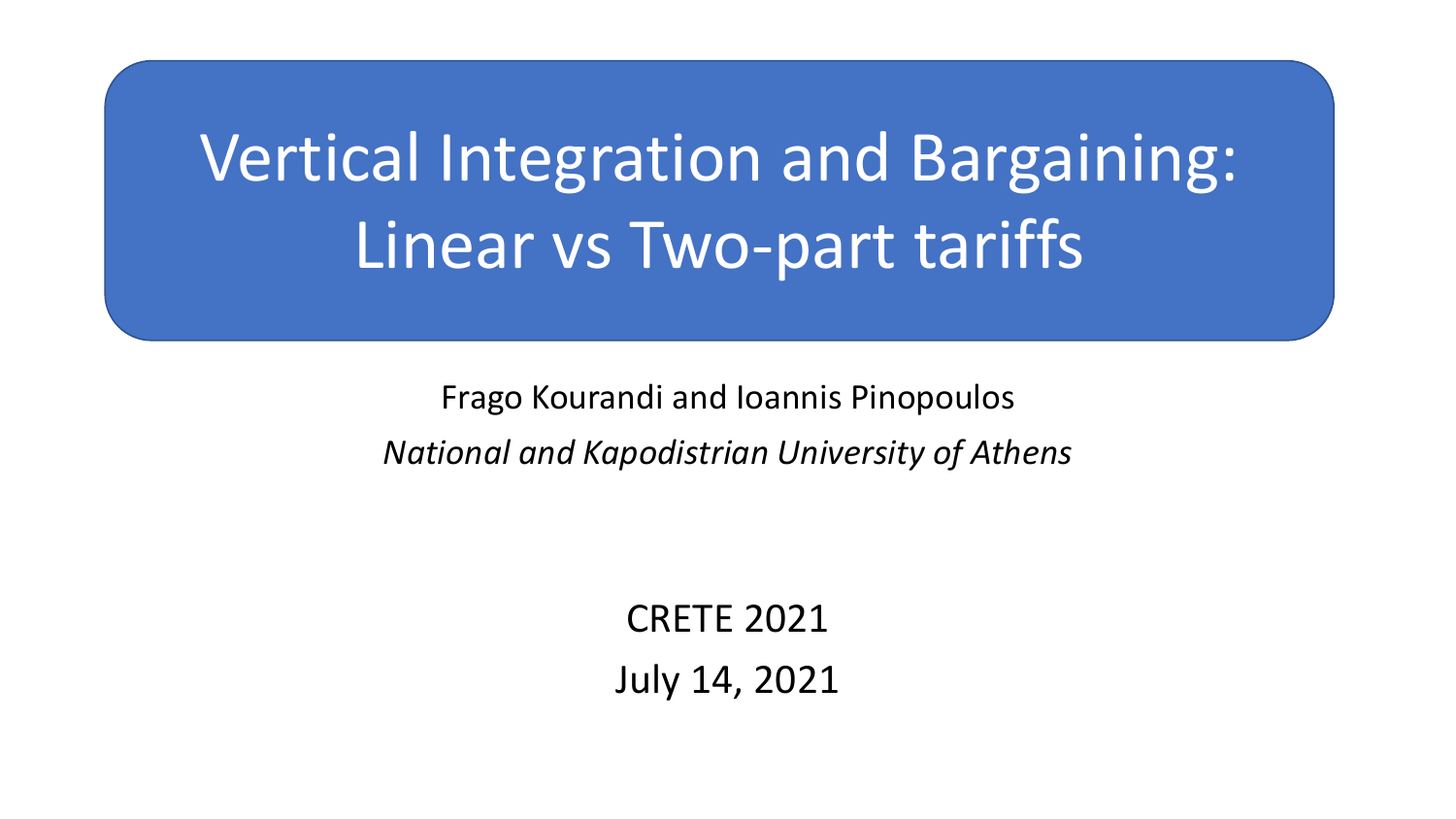# **Outline**

- Introduction
- Literature review
- The model
- Extension
- Conclusion and further research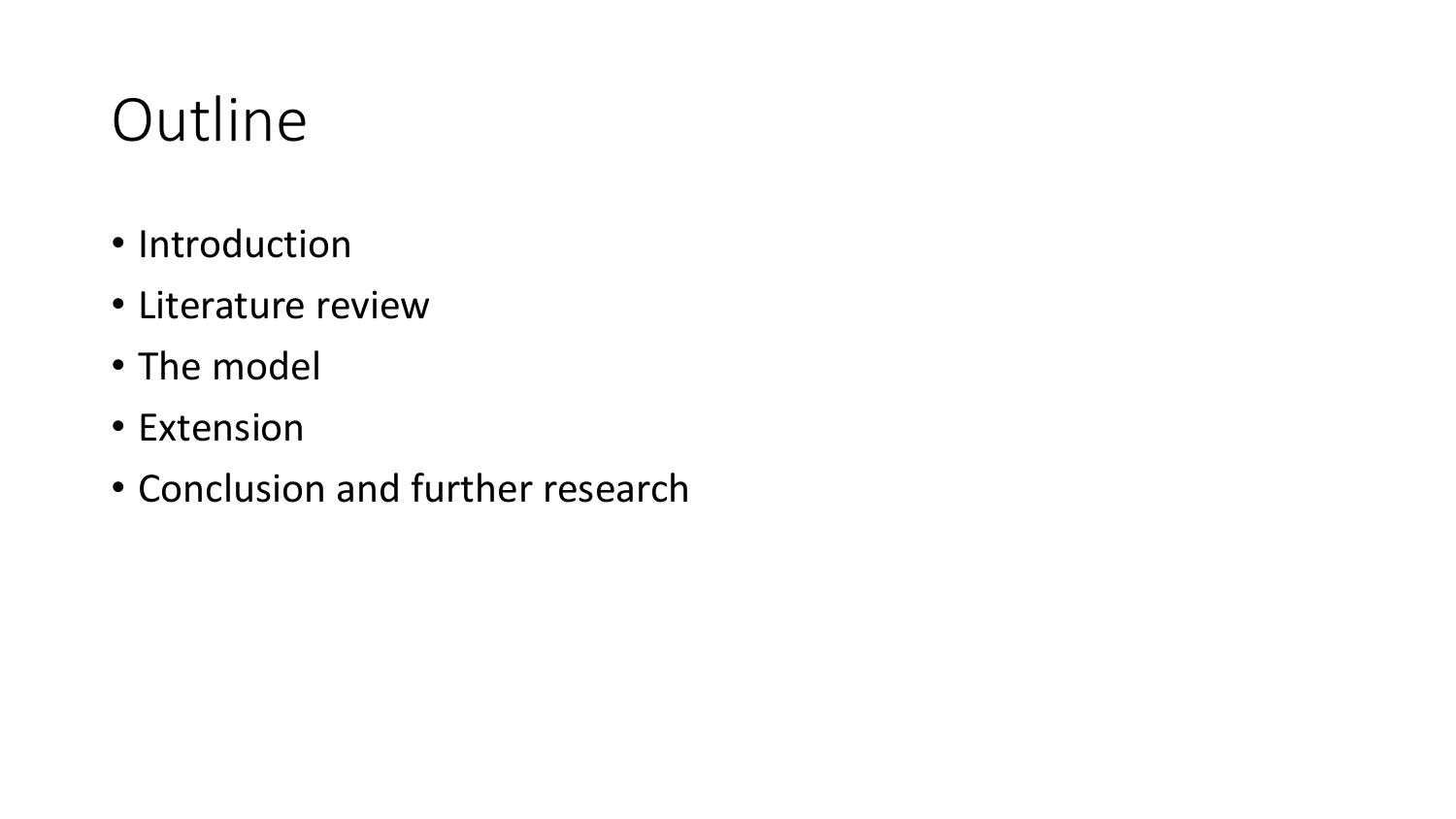#### Introduction

- Vertical contracts range from simple linear to more complex non-linear tariffs.
- Contractual form is a crucial determinant of both market outcomes and market efficiency.
- The existing literature on vertical contracting has investigated the desirability of different contractual forms from the viewpoint of consumers and society, as well as from the viewpoint of involved firms, focusing on *vertically separated markets*,

i.e., markets where upstream firms reach final consumers only through independent downstream firms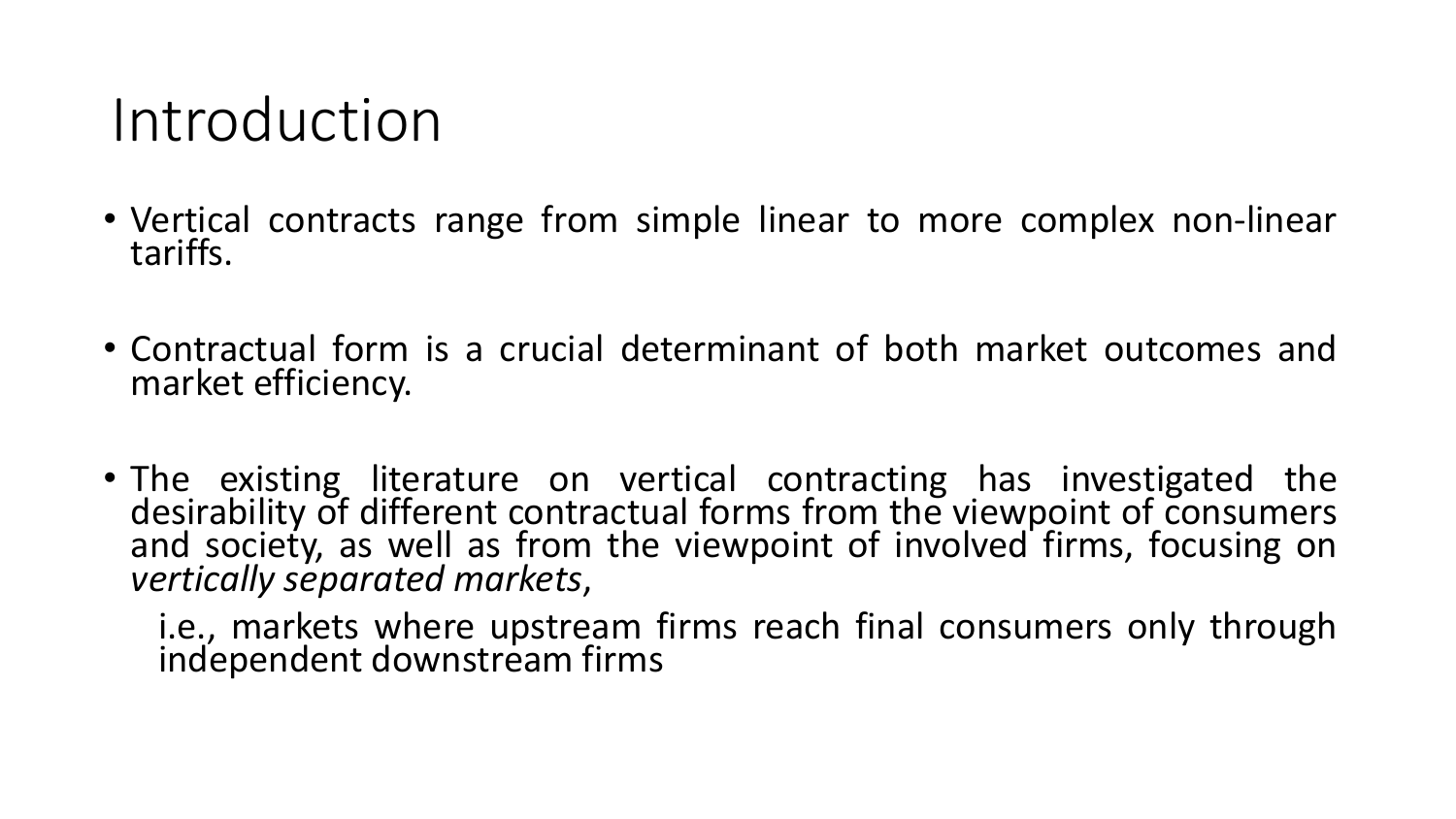#### Introduction

- Dual-distribution channels are widespread: manufacturers sell their products directly to final consumers through their websites (the "internet" channel) and indirectly through independent retail stores (the "traditional" channel).
- Other examples: petroleum industry, regulated industries (energy, telecommunications and transportations)
- Main goal of the paper: examine the implications of the contractual form for *welfare* as well as for *firms' profits* when there is vertical integration in the vertical chain.
- What is the role of
	- bargaining on contract terms
	- mode of competition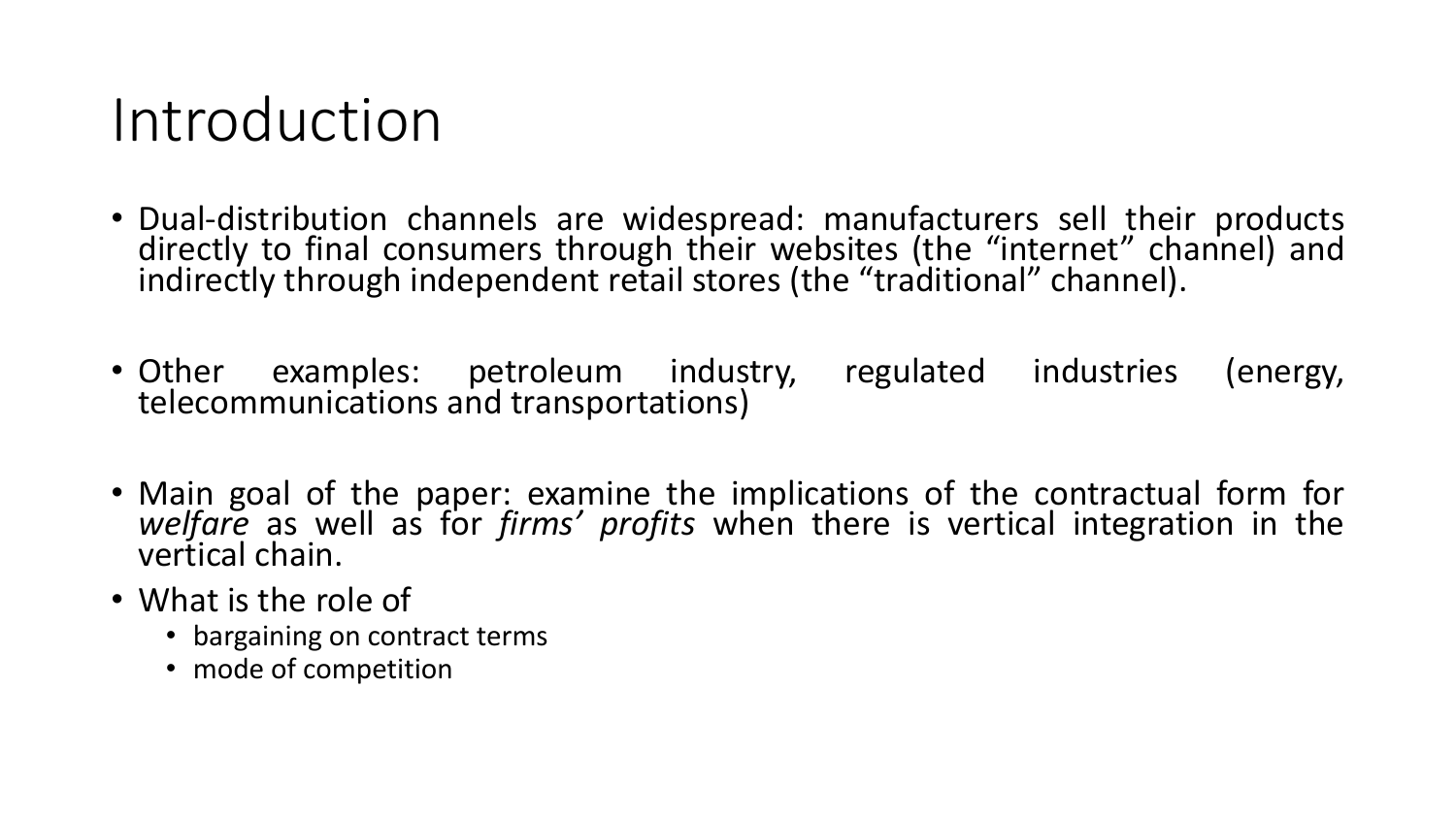# Main results

- The standard result of the desirability of the two-part tariffs over the linear contracts in terms of welfare may be reversed under Bertrand competition.
- When the independent downstream firm is powerful in negotiating the contract terms, the linear contract leads to a lower per-unit input price and generates higher CS and W than the two-part tariff.
- Under a two-part tariff, the optimal fixed fee is negative when the downstream rival is rather powerful in negotiating contract terms.
- The integrated firm prefers the linear contract (resp., two-part tariff) when its downstream rival is rather powerful (resp., weak) in negotiating contract terms. The opposite holds true for the downstream rival. The two firms' preferences over the contract type *always* collide.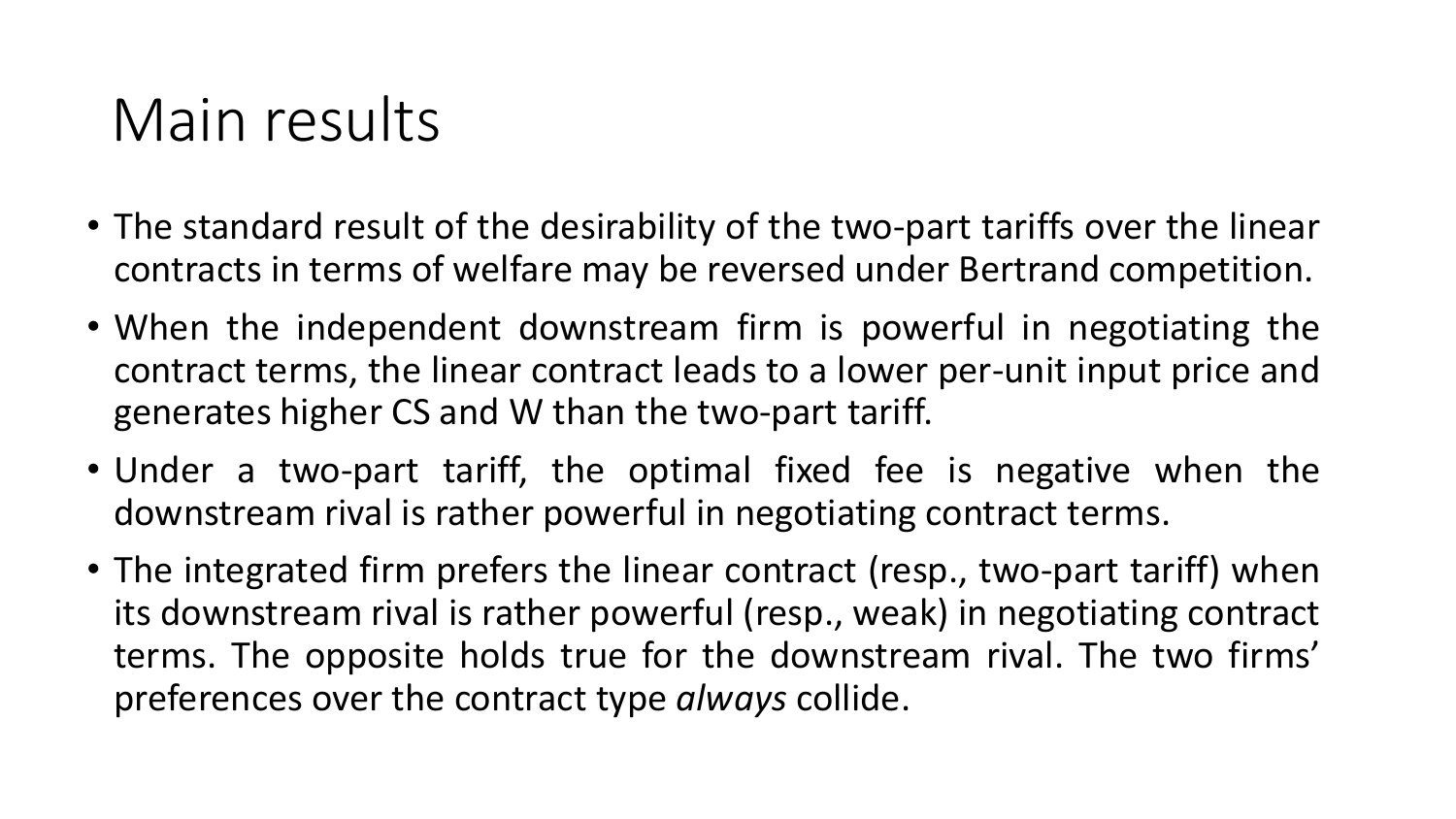# Main results

- Our results crucially depend on the mode of downstream competition
- Irrespective of the mode of downstream competition, the preferred contract type of the integrated firm is always welfare superior.
- Even though we do not formally endogenize the contract-type decision, our analysis suggests that, irrespective of the mode of downstream competition, as well as irrespective of the distribution of bargaining power, *the society is always better off when the integrated firm gets to decide the contract type.*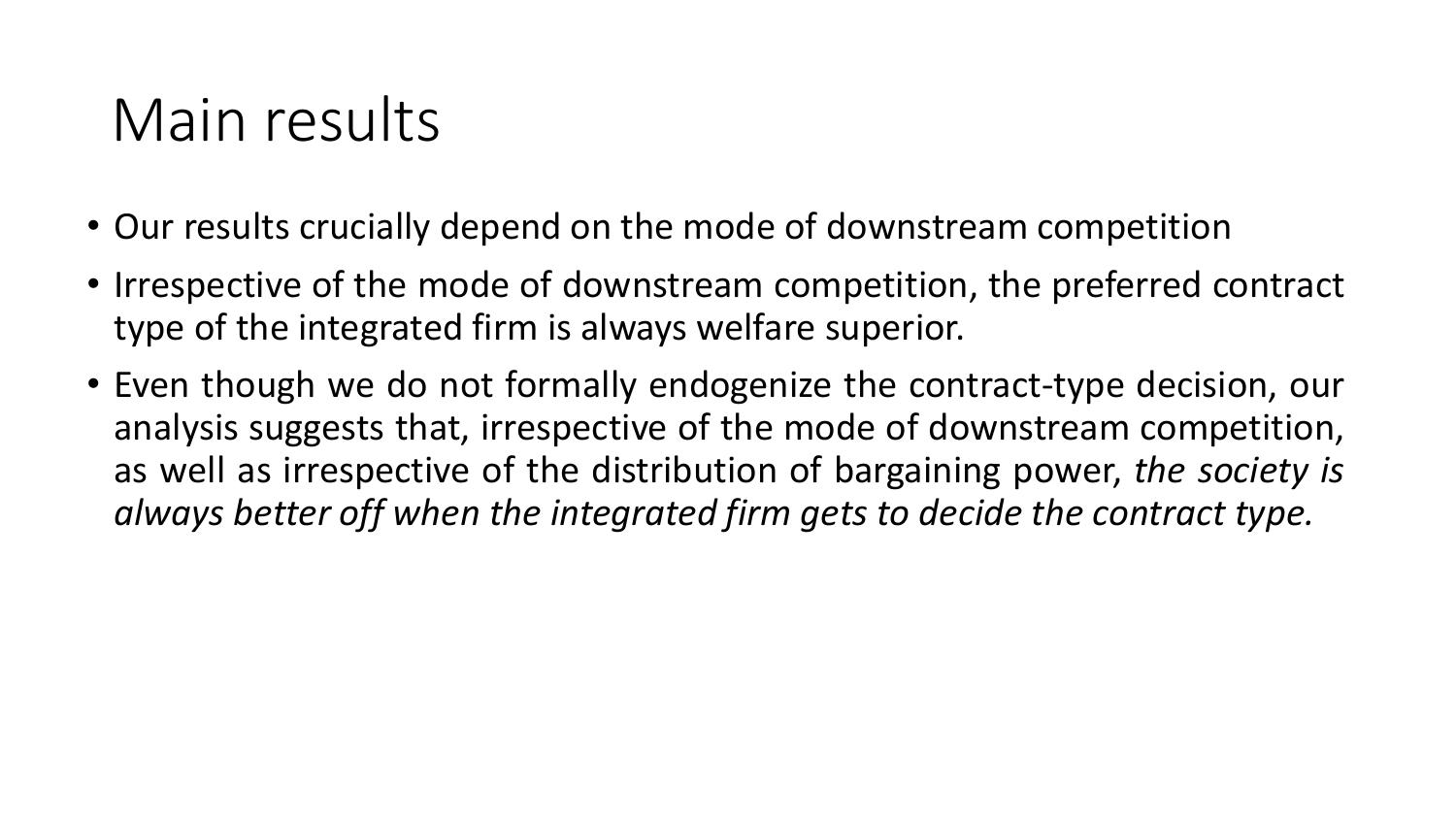#### **Literature**

- VI: Chen, 2001; Chemla (2003), Ordover and Shaffer (2007), Arya et al. (2008), Höffler and Schmidt (2008), Bourreau et al. (2011), Reisinger and Tarantino (2015), Moresi and Schwartz (2017), Milliou and Petrakis (2019), Fanti and Scrimitore (2019)
- The desirability of different contractual forms: Gal-Or (1991), Rey and Stiglitz (1995), Milliou and Petrakis (2007) Milliou et al. (2012), Reisinger and Schnitzer (2012), Milliou and Pavlou (2013), Milliou and Petrakis (2020), Constantatos and Pinopoulos (2021), Foros, Kind and Schaffer (WP 2021)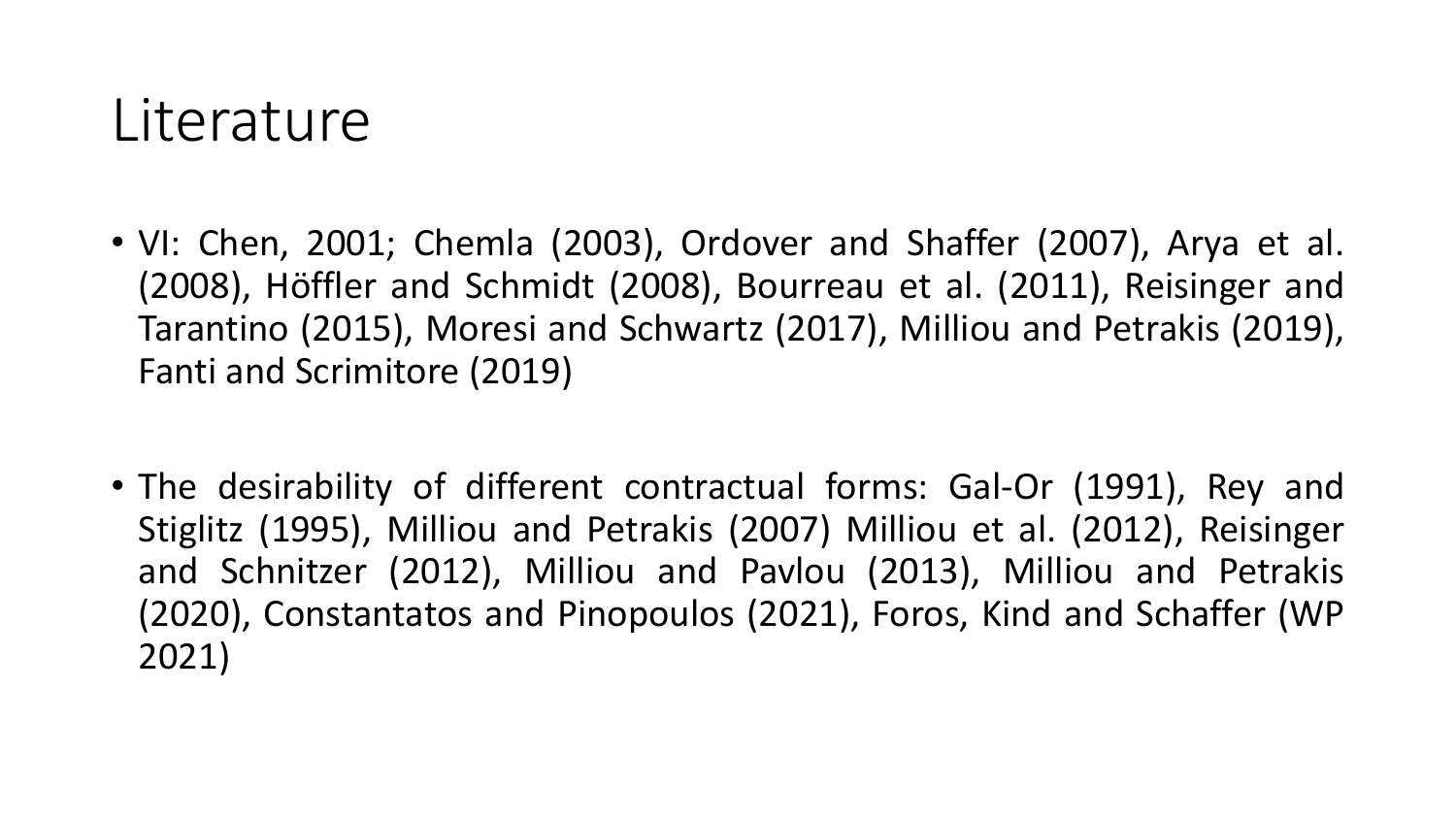#### **Literature**

- Under an exogenous market structure, the literature demonstrates that two-part tariffs are more efficient than linear tariffs.
- Reisinger and Schnitzer (2012) and Milliou and Petrakis (2020) explore the implications of linear and two-part tariff contracts under free entry: linear contracts can generate higher CS and W due to higher market entry.
- Regarding profitability, Milliou and Petrakis (2007) has shown that an upstream supplier may prefer to deal with downstream firms through a linear rather than a two-part tariff contract. They consider interim observable contracts with no free entry.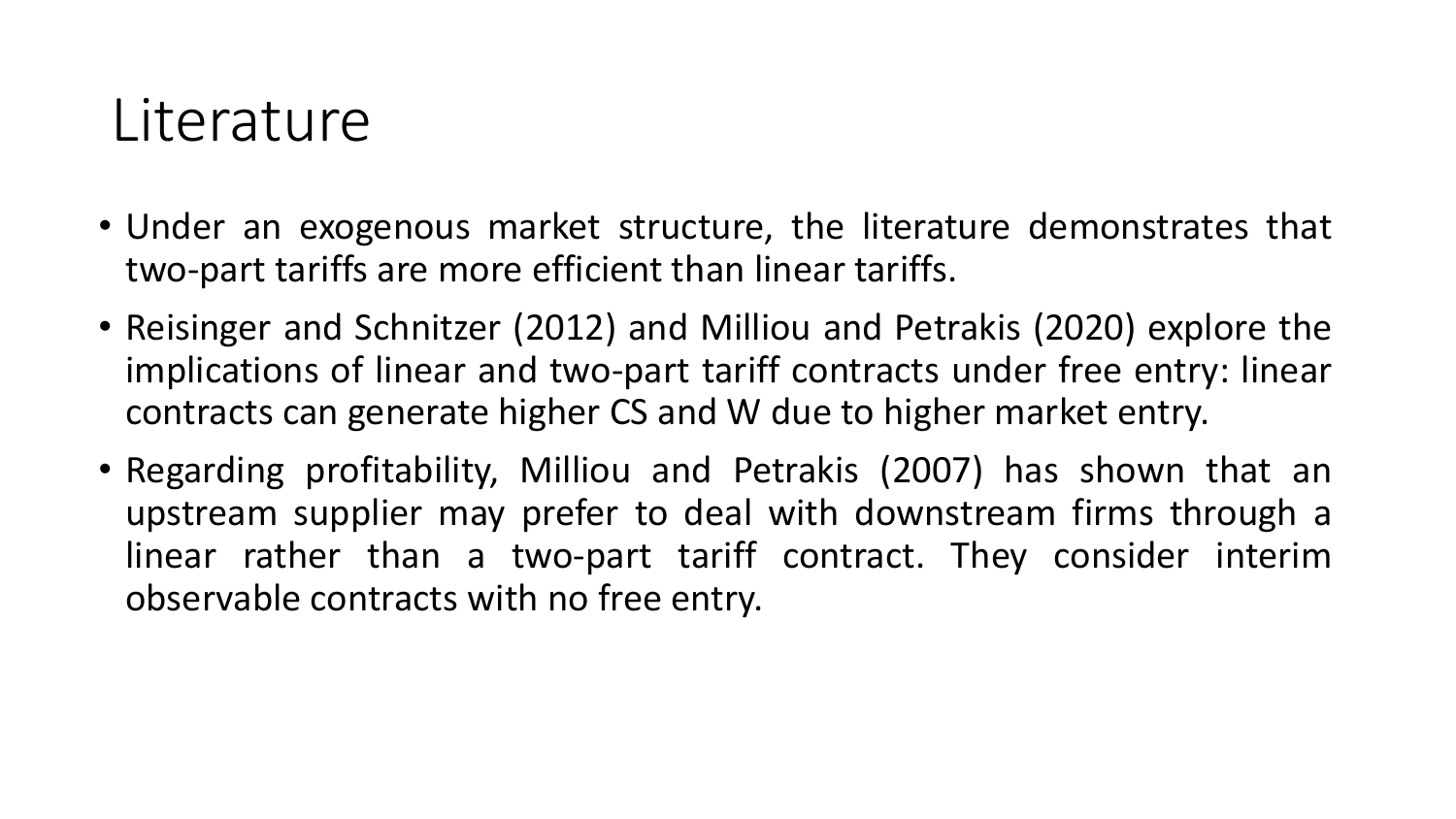# The model

- An integrated firm, I, and an independent downstream firm,  $D$ .
- The downstream division of the integrated firm obtains the input internally from its upstream partner at marginal cost (normalized to zero), while  $D$ procures the input from *.*
- Two contract types: a *linear contract* (L) that specifies a per-unit input price w, and a *two-part tariff contract* (T), consisting of ( $w$ ,  $F$ ) where  $F$  is a fixed fee. We study each case separately.
- The demand function,  $q_i(p_i, p_j)$ ,  $i = I, D$ ,  $i \neq j$ , is twice differentiable with  $\partial q_i/\partial p_i < 0$  and  $\partial q_i/\partial p_i > 0$ . Final-goods are imperfect substitutes.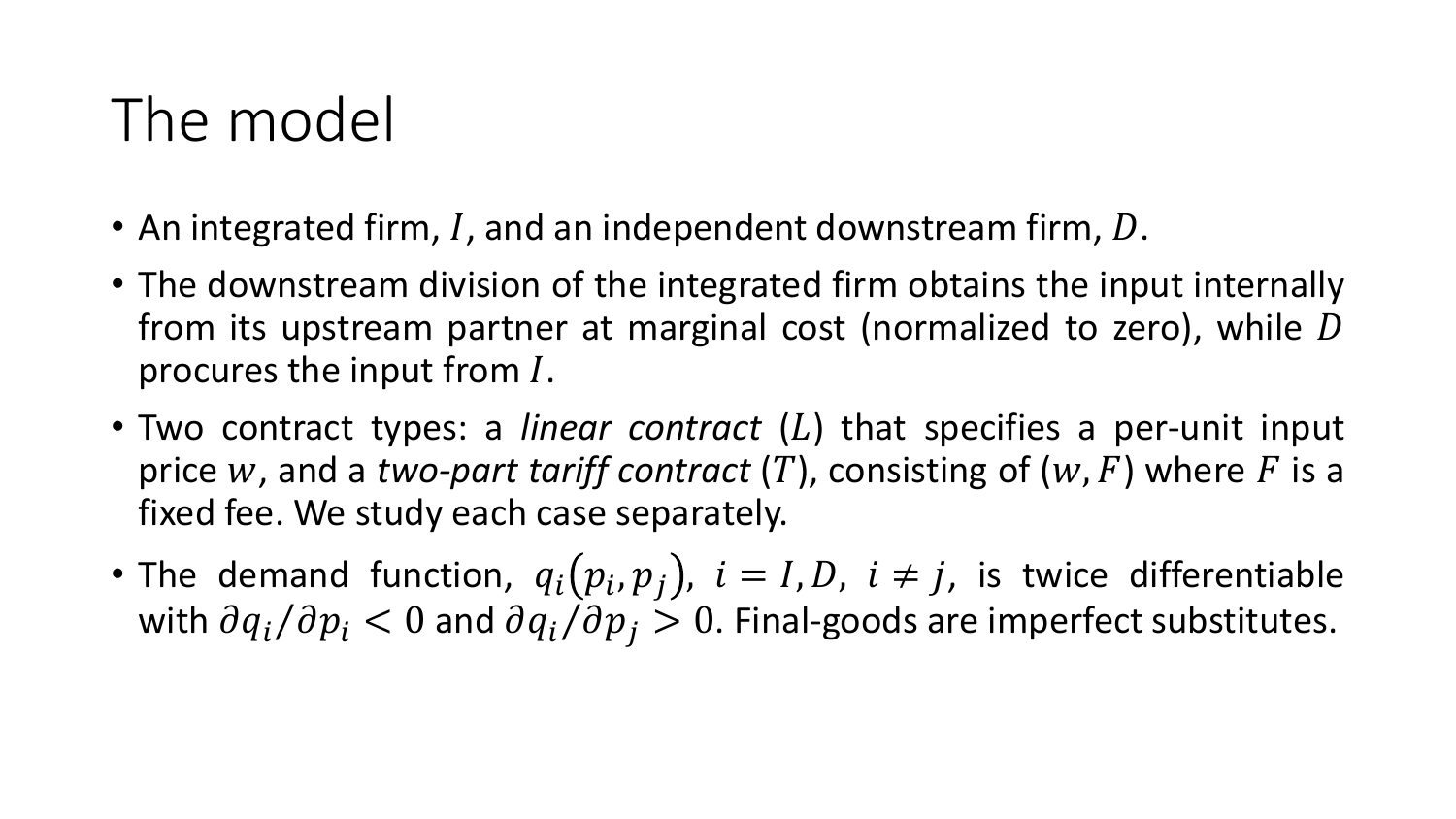# The game

- 1. In the *first* stage, I and D engage in Nash bargaining over contract terms. The bargaining weights (i.e., exogenous Nash parameters) of *I* and *D* are  $\beta$  and  $1 - \beta$  respectively, with  $\beta \in (0, 1)$ .
- 2. In the *second* stage, firms I and D choose, simultaneously and separately, their final-good prices.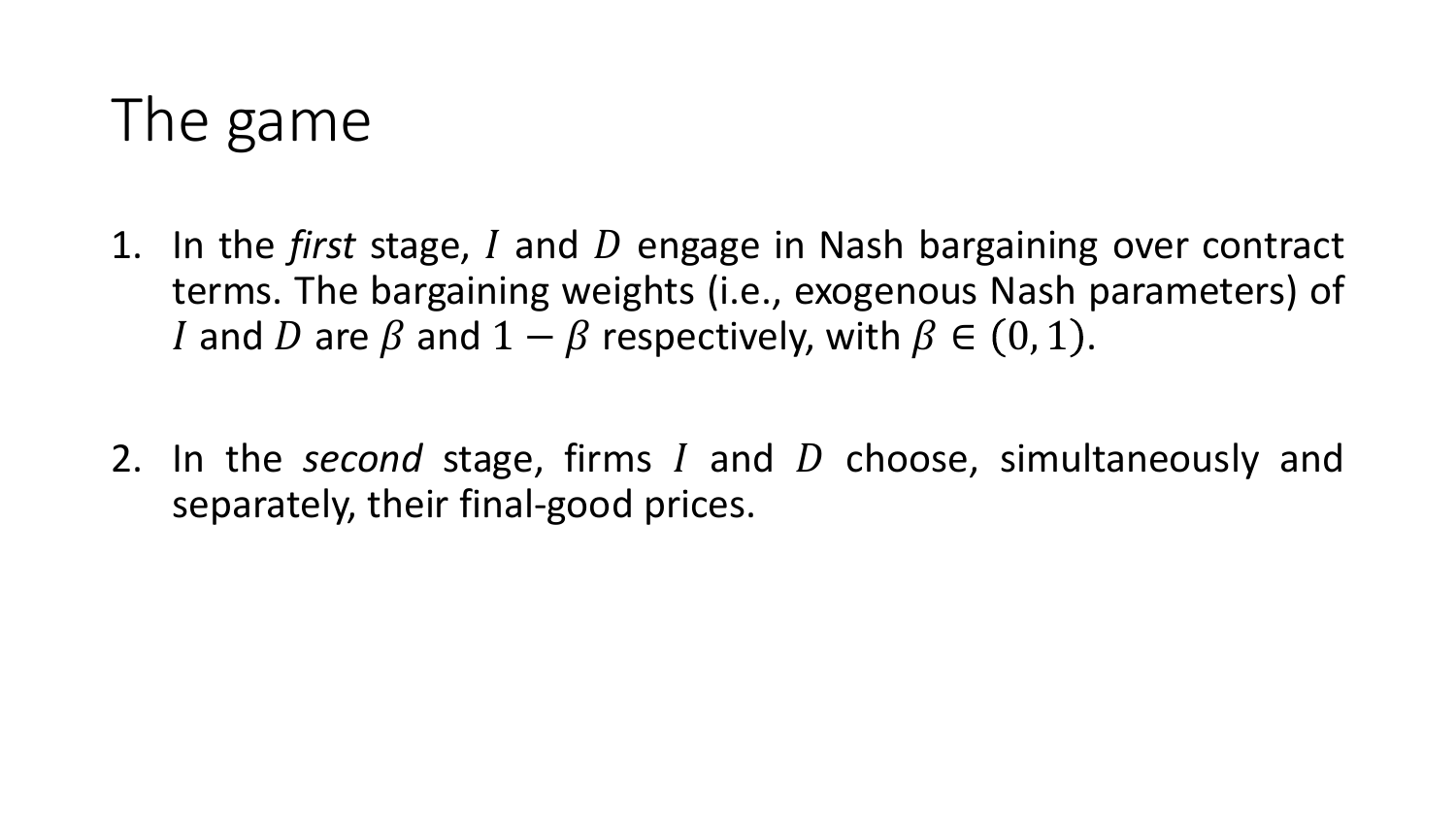# Equilibrium analysis

The equilibrium analysis in the last stage, the downstream market competition stage, is the same under both contract types. Firm  $I$ 's and firm  $D$ 's (gross) profits are:

$$
\pi_I = p_I q_I(p_I, p_D) + w q_D(p_I, p_D), \qquad \pi_D = (p_D - w) q_D(p_I, p_D).
$$

Industry profits are:

$$
\pi_{ind} = p_I q_I(p_I, p_D) + p_D q_D(p_I, p_D).
$$

We can then rewrite each firm's (gross) profits as function of industry profits:

$$
\pi_I = \pi_{ind} + wq_D(p_I, p_D) - p_Dq_D(p_I, p_D), \quad \pi_D = \pi_{ind} - wq_D(p_I, p_D) - p_Iq_I(p_I, p_D).
$$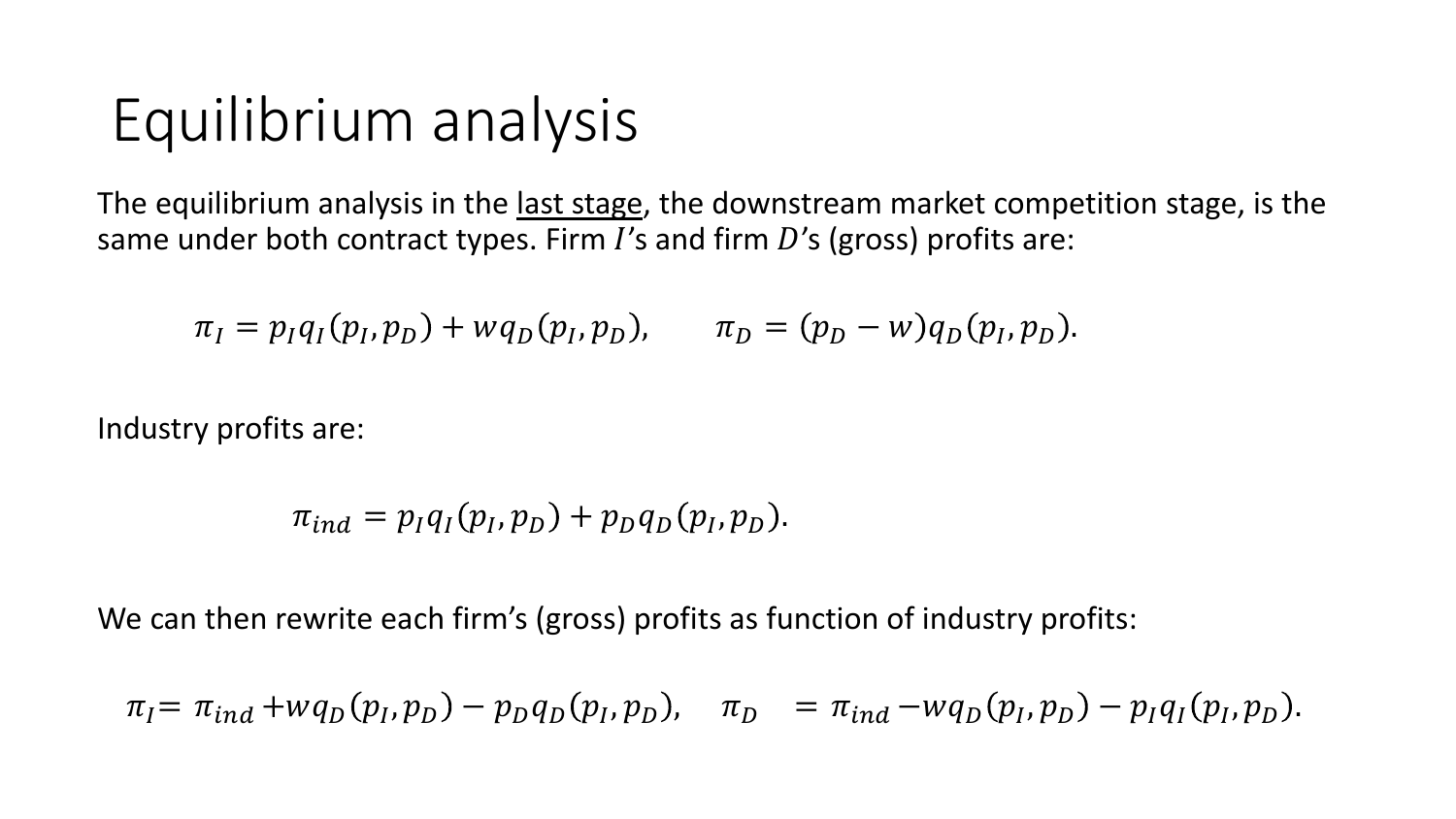# Externalities

or

Firm I chooses its price  $p_I$ , taking  $p_D$  as given, to maximize its profit  $\pi_I$ . The F.O.C. is:



The accommodation effect serves as to mitigate the horizontal externality.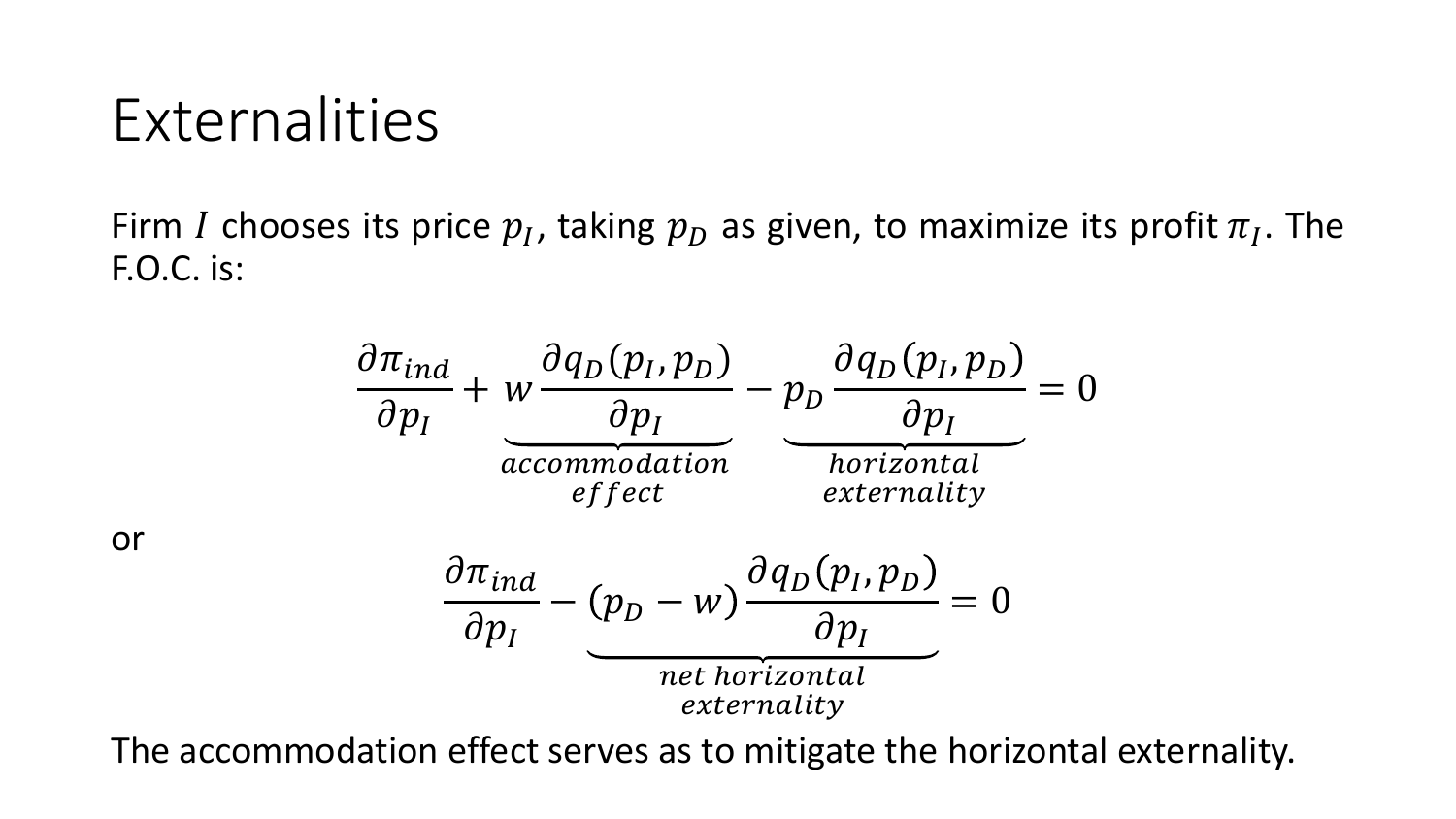# Externalities

Firm D chooses its price  $p_D$ , taking  $p_I$  as given, to maximize its profit  $\pi_D$ . The F.O.C. is:



Solving together the FOCs, we obtain the last-stage subgame equilibrium final-good prices as functions of the per-unit input price,  $p_i(w)$ ,  $i = I, D$ , with  $\partial p_i / \partial w > 0$ .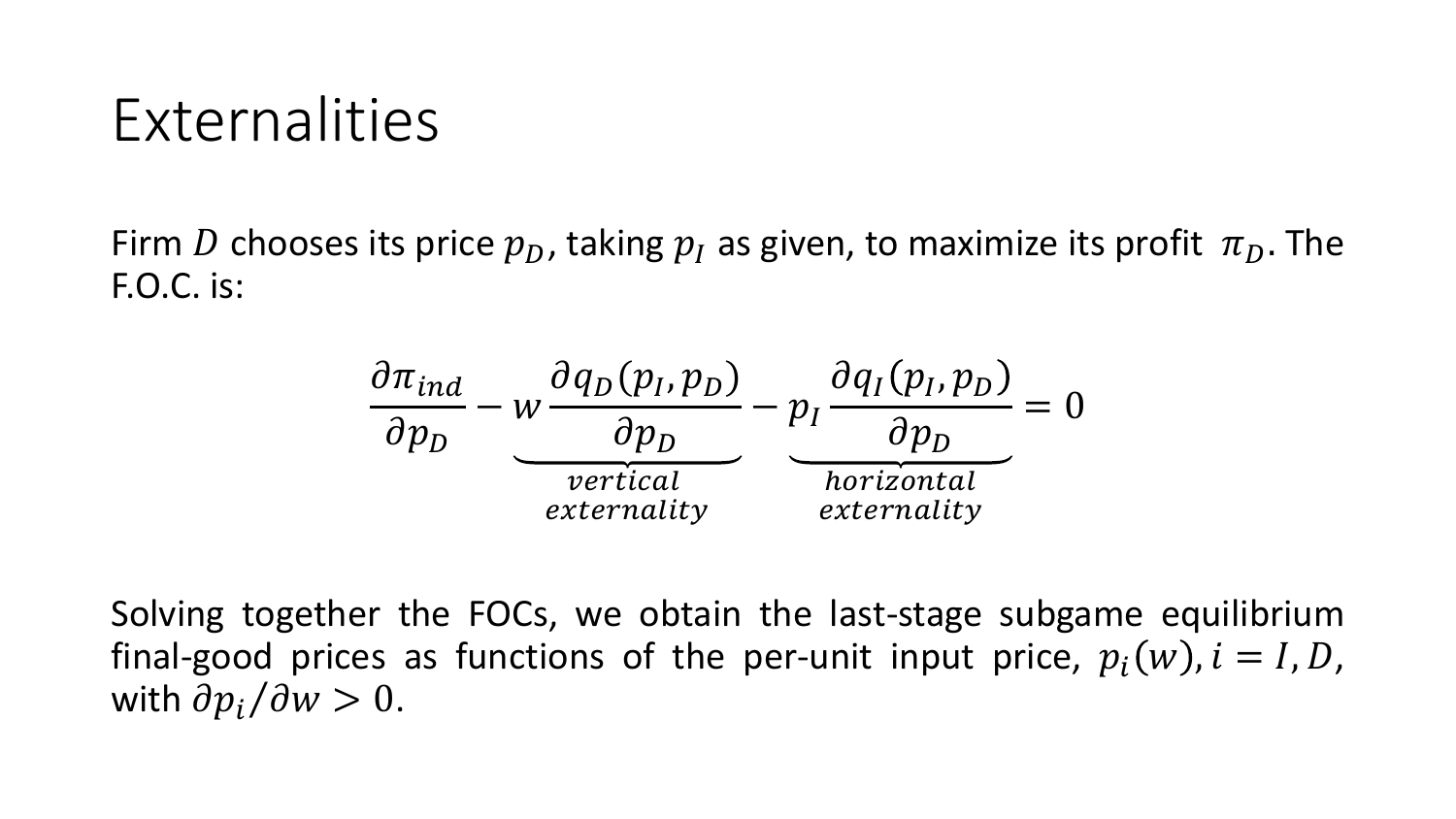Firms I and D choose w and F to maximize the generalized Nash product:

$$
[\pi_I(w) + F - d]^{\beta} [\pi_D(w) - F]^{1-\beta}
$$

where I's disagreement payoff  $d = \pi_I^{mon}$  , i.e., the integrated monopoly profit.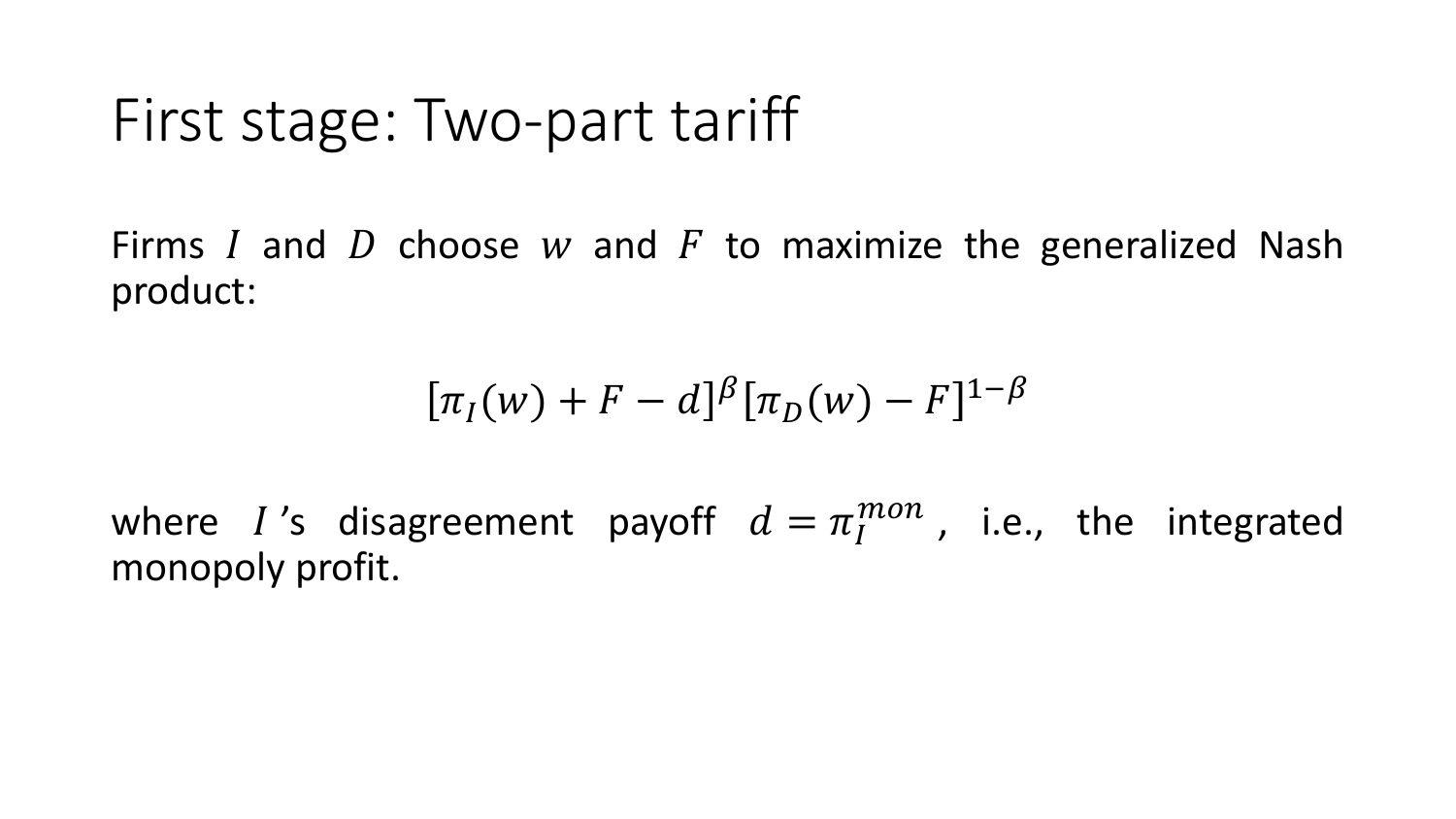Maximizing with respect to  $F$  we obtain:

 $F(w) = \beta \pi_D(w) - (1 - \beta) [\pi_I(w) - \pi_I^{mon}]$ and the generalized Nash product reduces to:

$$
[\pi_D(w) + \pi_I(w) - \pi_I^{mon}] = \pi_{ind}(w) - \pi_I^{mon}
$$

The two firms essentially choose  $w$  to maximize the industry profit:

$$
\frac{\partial \pi_{ind}(w)}{\partial w} = 0
$$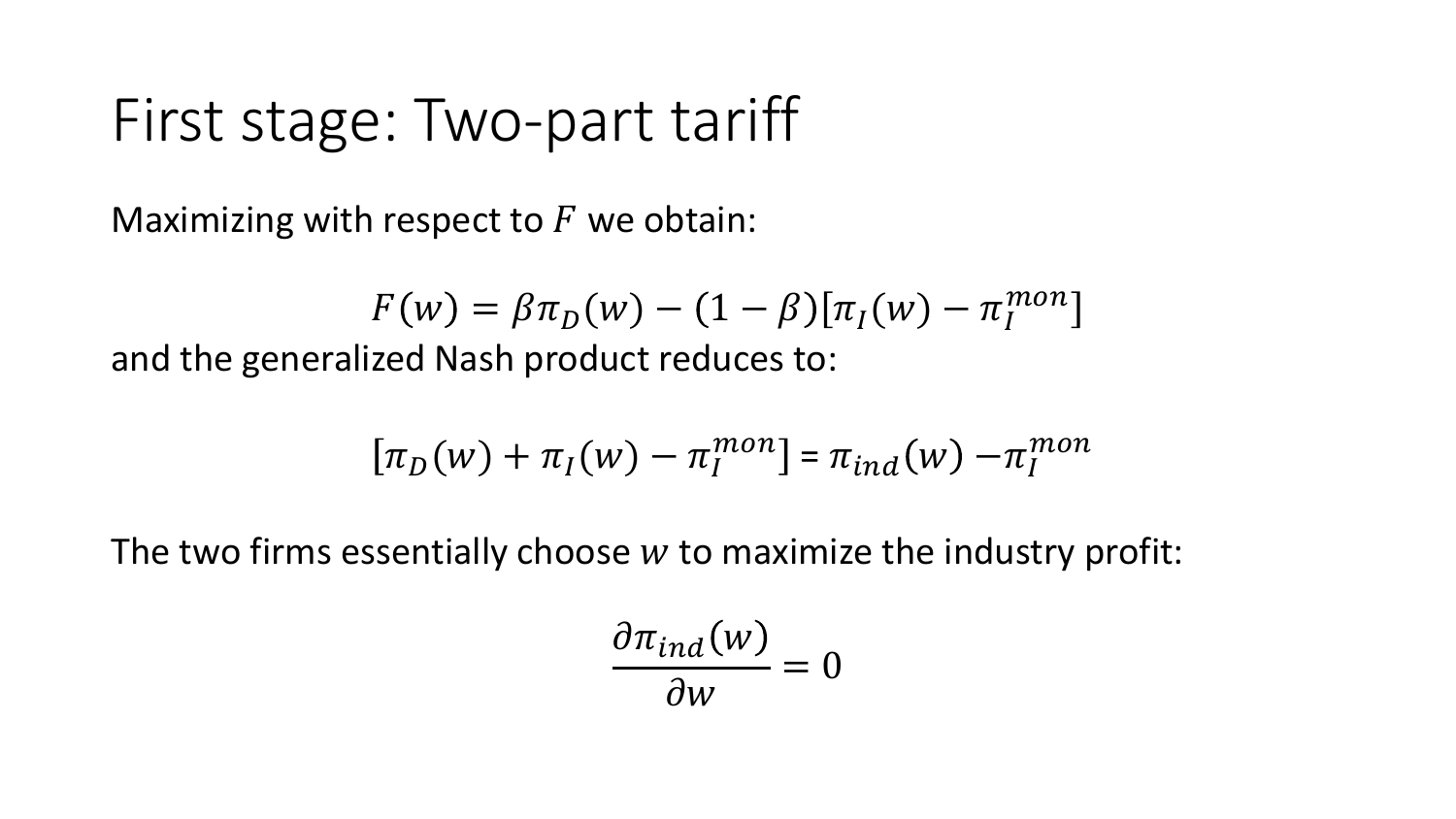• After some straightforward but tedious calculations, the FOC can be rewritten as:

$$
\underbrace{\left[ (p_D - w) \frac{\partial q_D(p_I, p_D)}{\partial p_I} \right] \underbrace{\frac{\partial p_I}{\partial w}}_{+} + \underbrace{\left[ p_I \frac{\partial q_I(p_I, p_D)}{\partial p_D} + w \frac{\partial q_D(p_I, p_D)}{\partial p_D} \right] \underbrace{\frac{\partial p_D}{\partial w}}_{+}}_{B} = 0
$$

gives the equilibrium per-unit input price  $w^T$ , independent of  $\beta$ 

- A: externalities by I
- B: externalities by D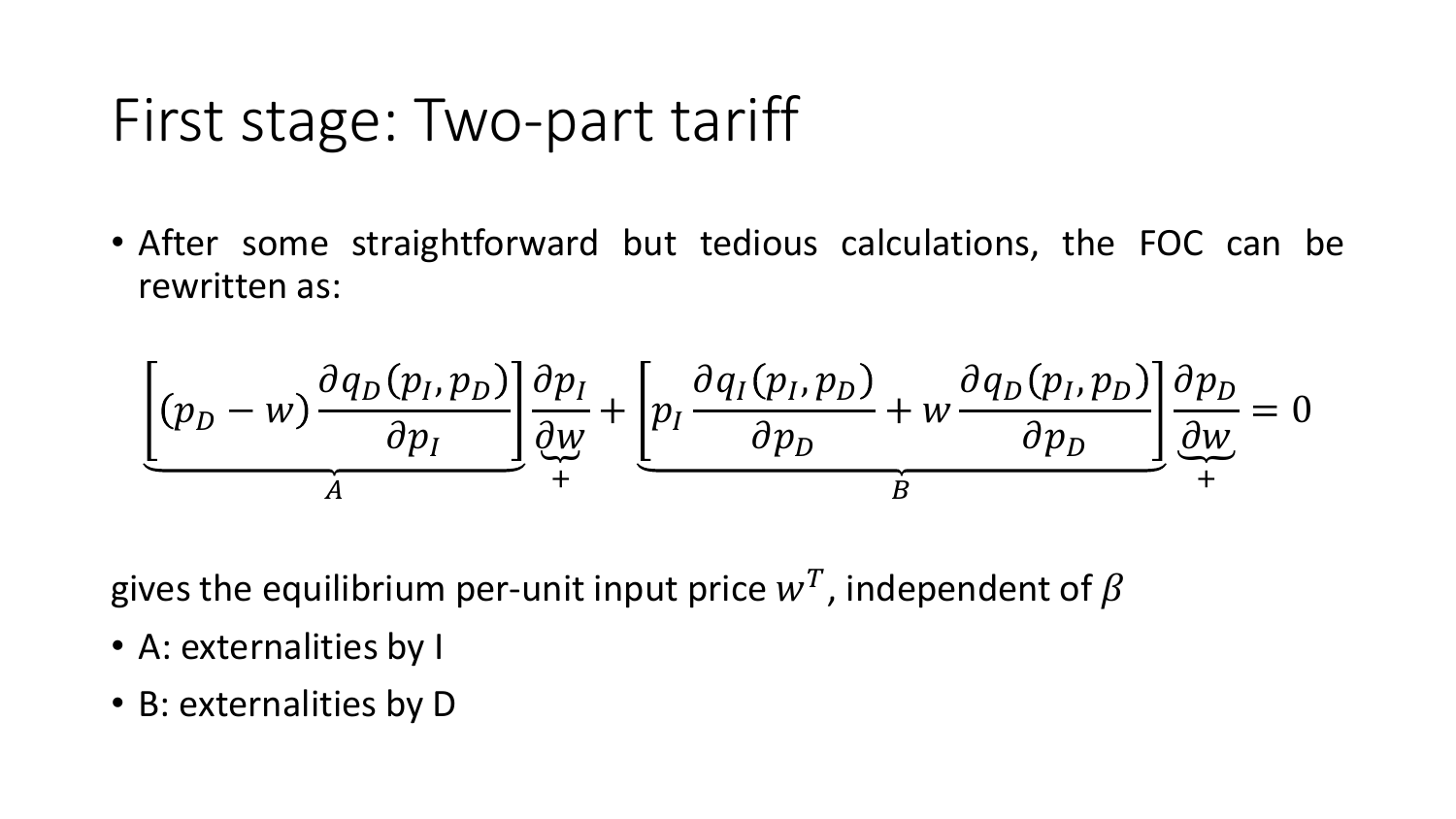When final-goods are imperfect substitutes  $(\partial q_i/\partial p_i > 0)$ , a two-part tariff contract *cannot* achieve the maximum industry profit, as pointed out by Moresi and Schwartz (2017) since the two externalities do not vanish:  $A > 0$ and  $B < 0$ . The latter implies:

$$
w^T > -p_I^T \frac{\partial q_I(p_I, p_D)/\partial p_D}{\partial q_D(p_I, p_D)/\partial p_D} > 0,
$$

where  $p_I^T = p_I(w^T)$ . Even though firms cannot achieve the maximum industry profit, they still try to mitigate the horizontal externality and thus they set the per-unit input price above marginal cost.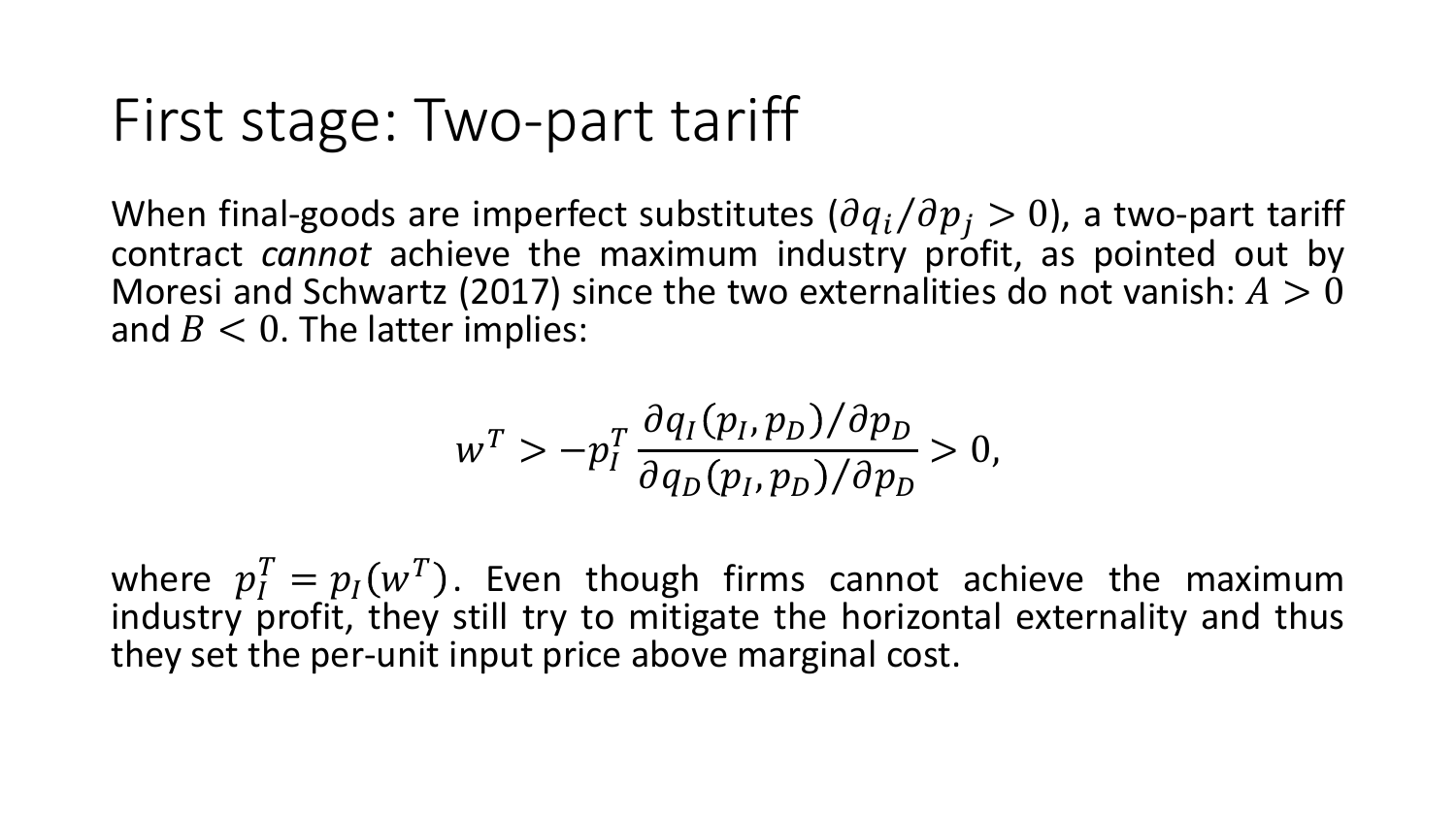#### First stage: Linear contract

Firms  $I$  and  $D$  choose  $w$  to maximize the generalized Nash product:

 $\pi_I(w) - d]^{\beta} [\pi_D(w)]^{1-\beta}$ 

The FOC after using the expression  $\pi_I(w) = \pi_{ind}(w) - \pi_D(w)$  becomes:

$$
\frac{\partial \pi_{ind}(w)}{\partial w} = \frac{\partial \pi_D(w)}{\partial w} \frac{\left[\beta \pi_D(w) - (1 - \beta)\left[\pi_I(w) - \pi_I^{mon}\right]\right]}{\beta \pi_D(w)}
$$
\ngives the equilibrium input price  $w^L(\beta)$  which depends on  $\beta$ .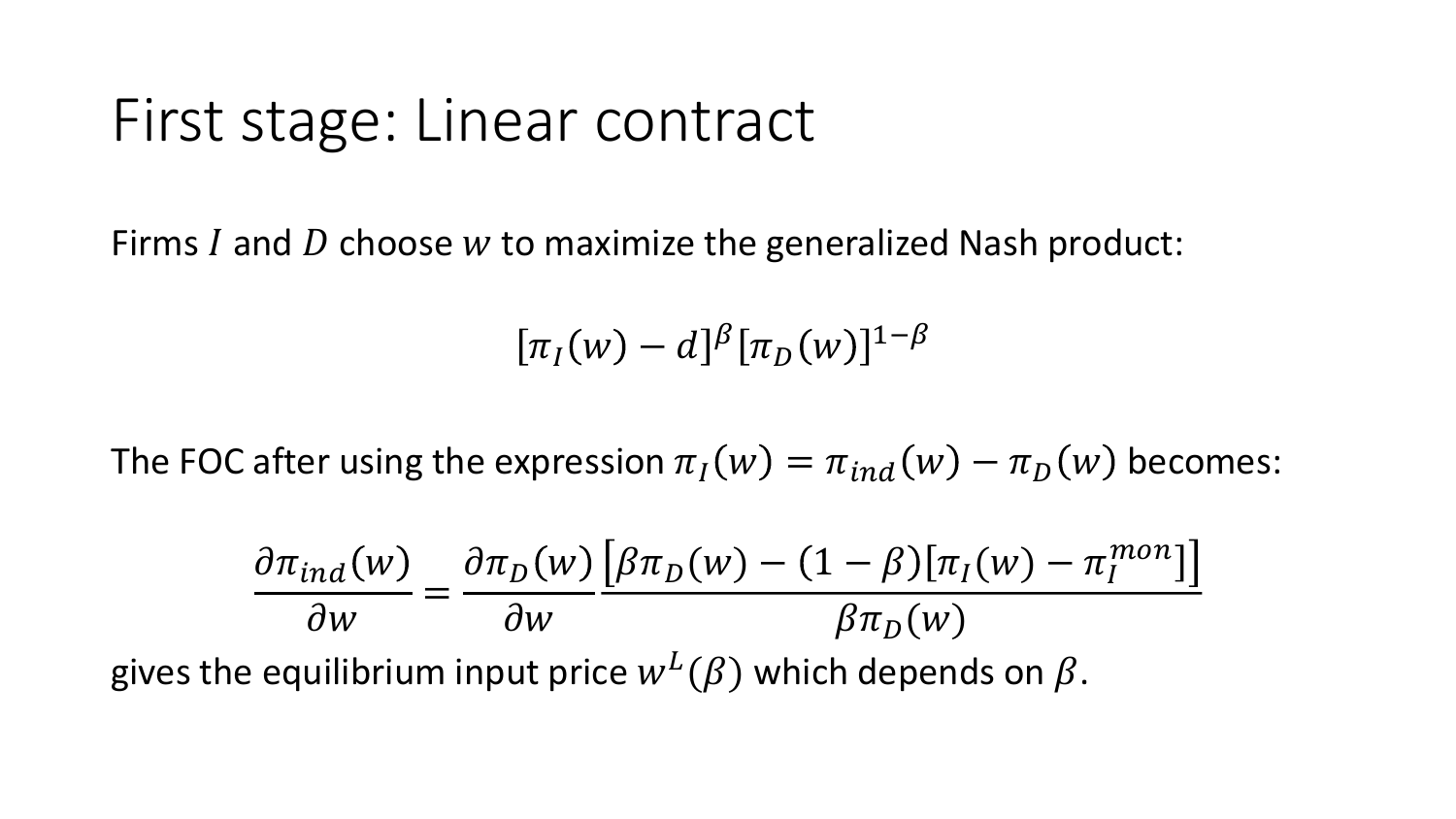### Comparison of per-unit input prices

• Under T: 
$$
\frac{\partial \pi_{ind}(w)}{\partial w} = 0
$$
 (1)  
\n• Under L:  $\frac{\partial \pi_{ind}(w)}{\partial w} = \frac{\partial \pi_D(w)}{\partial w} \frac{\left[\beta \pi_D(w) - (1-\beta)\left[\pi_I(w) - \pi_I^{mon}\right]\right]}{\beta \pi_D(w)}$  (2)

- If we insert  $w^T$  into (2) and obtain that the RHS of (2) is positive (negative), we conclude that  $w^L < (>)w^T$ .
- Since  $\partial \pi_D(w)/\partial w < 0$ , the sign of the RHS of (2) depends on the sign of  $\beta \pi_D(w) - (1 - \beta) [\pi_I(w) - \pi_I^{mon}]$ . By evaluating the latter on  $w^T$ , the latter is equal to  $F(\tilde w^{\tilde T})$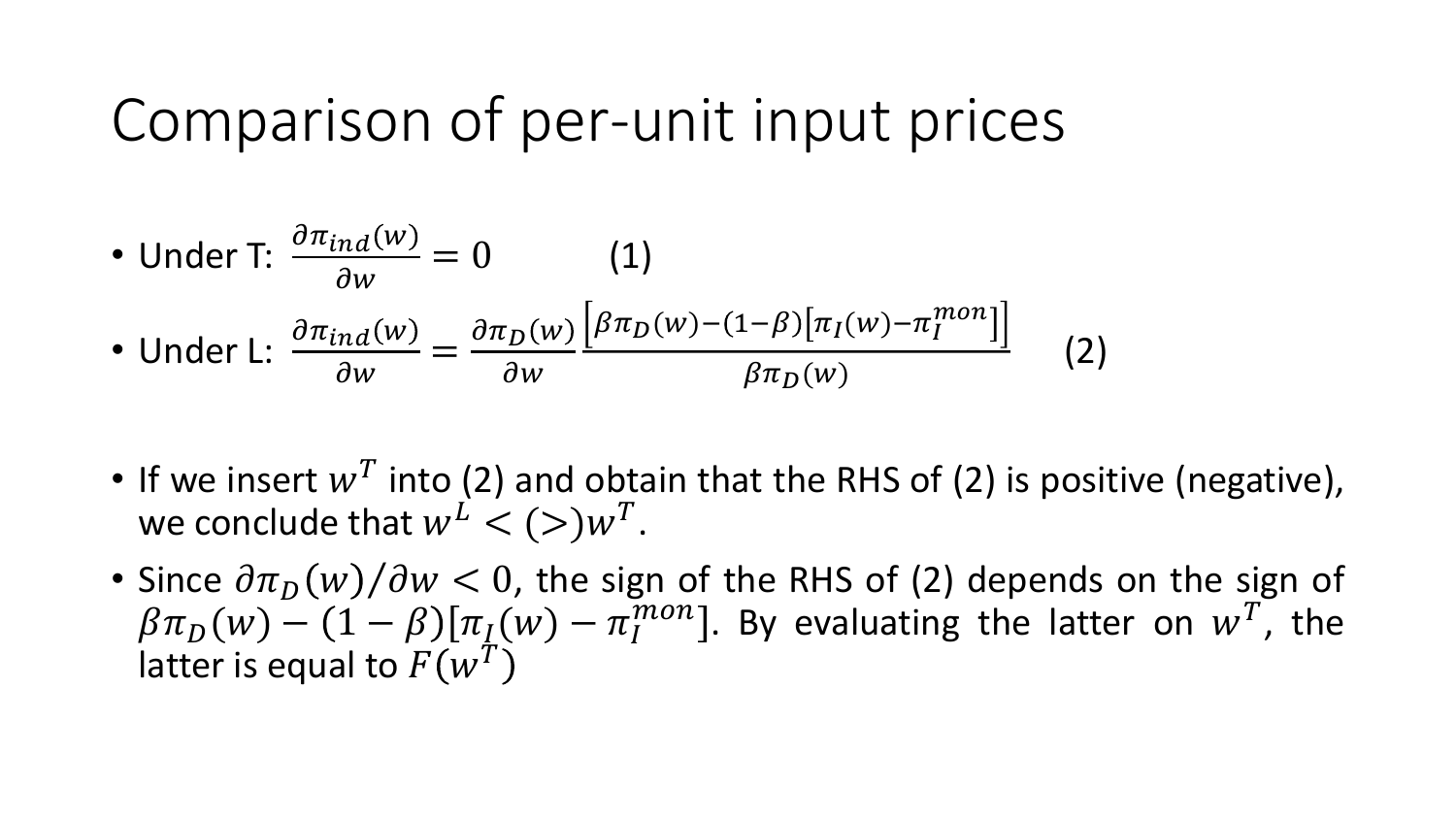#### Comparison of per-unit input prices

Sign of 
$$
\beta \pi_D(w^T) - (1 - \beta) [\pi_I(w^T) - \pi_I^{mon}] = F(w^T)
$$

- For  $\pi_I(w^T) < \pi_I^{mon}$ , it is straightforward that the RHS of (2) is positive and that  $w^L > w^T$ . In that case,  $F(w^T) > 0$ : if the equilibrium gross profits of firm  $I$  are lower than its outside option, then it always receives a fixed payment from  $D$ .
- For  $\pi_I(w^T) > \pi_I^{mon}$ , the RHS of (2) can be negative. We prove that  $\partial F(w^T)/\partial \beta > 0$  and  $F(w^T)|_{\beta=0} < 0$ ,  $F(w^T)|_{\beta=1} > 0$  which lead to the following Lemma: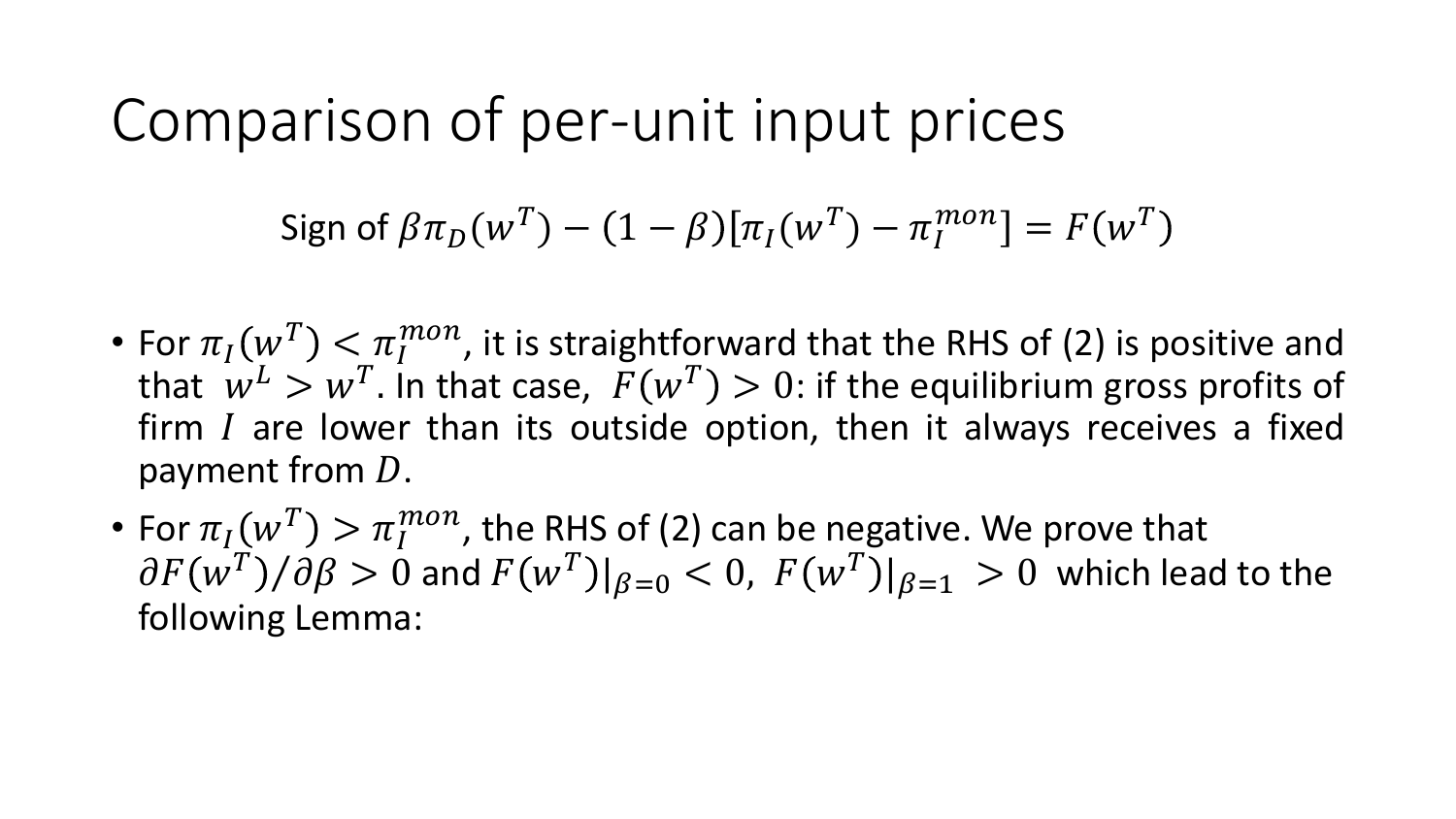# Comparison of per-unit input prices

**Lemma 1.** Suppose that  $\pi_I(w^T) > \pi_I^{mon}$  holds. There exists a unique  $\hat{\beta} \in$  $(0,1)$  such that  $w^L < w^T$  if and only if  $\beta < \hat{\beta}$ . In that case,  $F(w^T) < 0$ .

When the integrated firm is rather powerful in negotiating contract terms, the optimal perunit input price under a linear contract is higher than the optimal per-unit input price under a two-part tariff.

As the bargaining-power distribution changes in favor of the downstream rival, the per-unit input price under a linear contract decreases and the per-unit input price under a two-part tariff remains unchanged (and above the marginal cost).

When the independent downstream rival is rather powerful, the optimal per-unit input price ends up being lower with a linear contract than with a two-part tariff.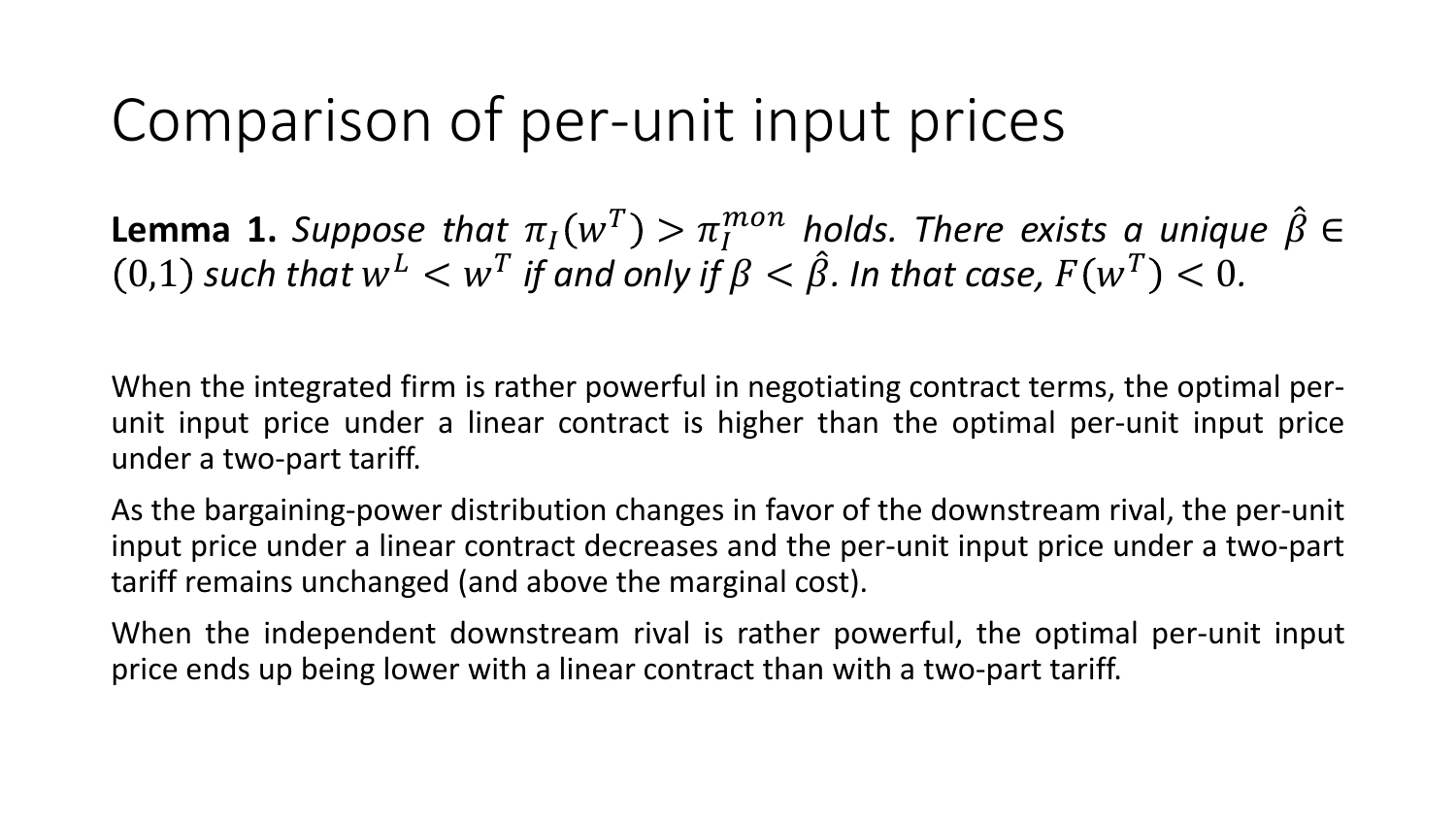#### Linear demand

Consumers' direct demands for the final-goods are (Singh and Vives, 1984):

$$
q_i(p_i, p_j) = \frac{a(1-\theta) - p_i + \theta p_j}{1-\theta^2}, \qquad i, j = I, D, i \neq j
$$

where  $\theta \in (0,1)$  reflects the degree of substitutability among firms' finalgoods, with higher values of  $\theta$  reflecting greater inter-brand substitution.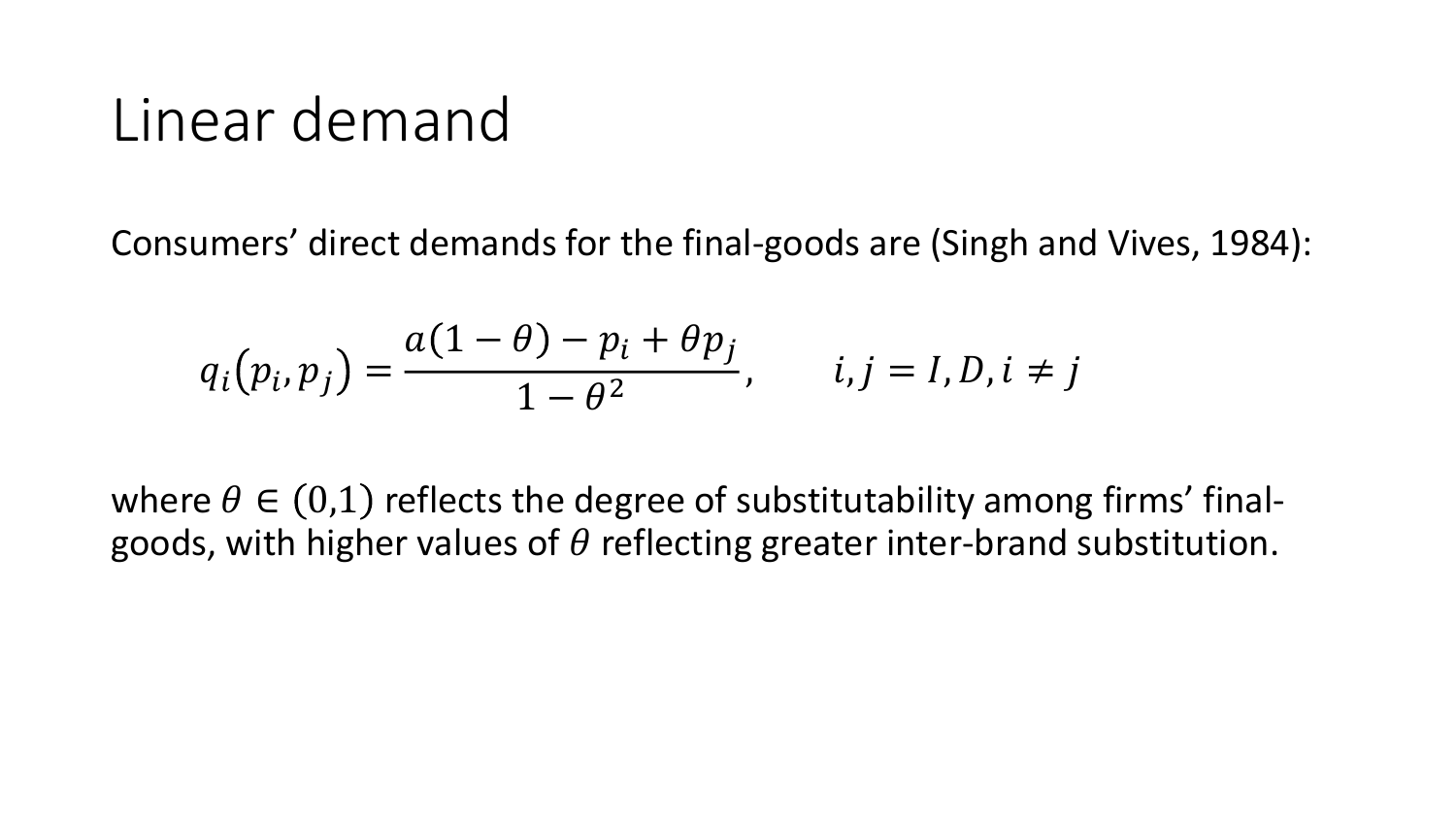#### Linear demand: CS and W

**Lemma 2**. *Under linear demand, the integrated firm never forecloses its downstream rival under either contract type*.

**Proposition 1**. *Under linear demand and a two-part tariff, the equilibrium per-unit input price is positive, while the fixed fee is positive (negative) if and*  $\langle \text{only if } \beta > (<\rangle \hat{\beta}(\theta)$ , with  $\hat{\beta}(\theta) \equiv \frac{\theta^2 (5 + 4\theta^2)}{(4 + \pi \theta^2)(1 + \theta^2)}$  $4+5\theta^2)(1+\theta^2)$ , and  $\partial \hat{\beta}/\partial \theta > 0$ .

**Proposition 2**. Under linear demand (i)  $w^T > w^L$ ,  $p_i^T > p_i^L$ ,  $q_i^T < q_i^L$ ,  $i =$ *I*, *D*, and (ii)  $CS^T < CS^L$ ,  $TW^T < TW^L$ , if and only if  $\beta < \hat{\beta}(\theta)$ .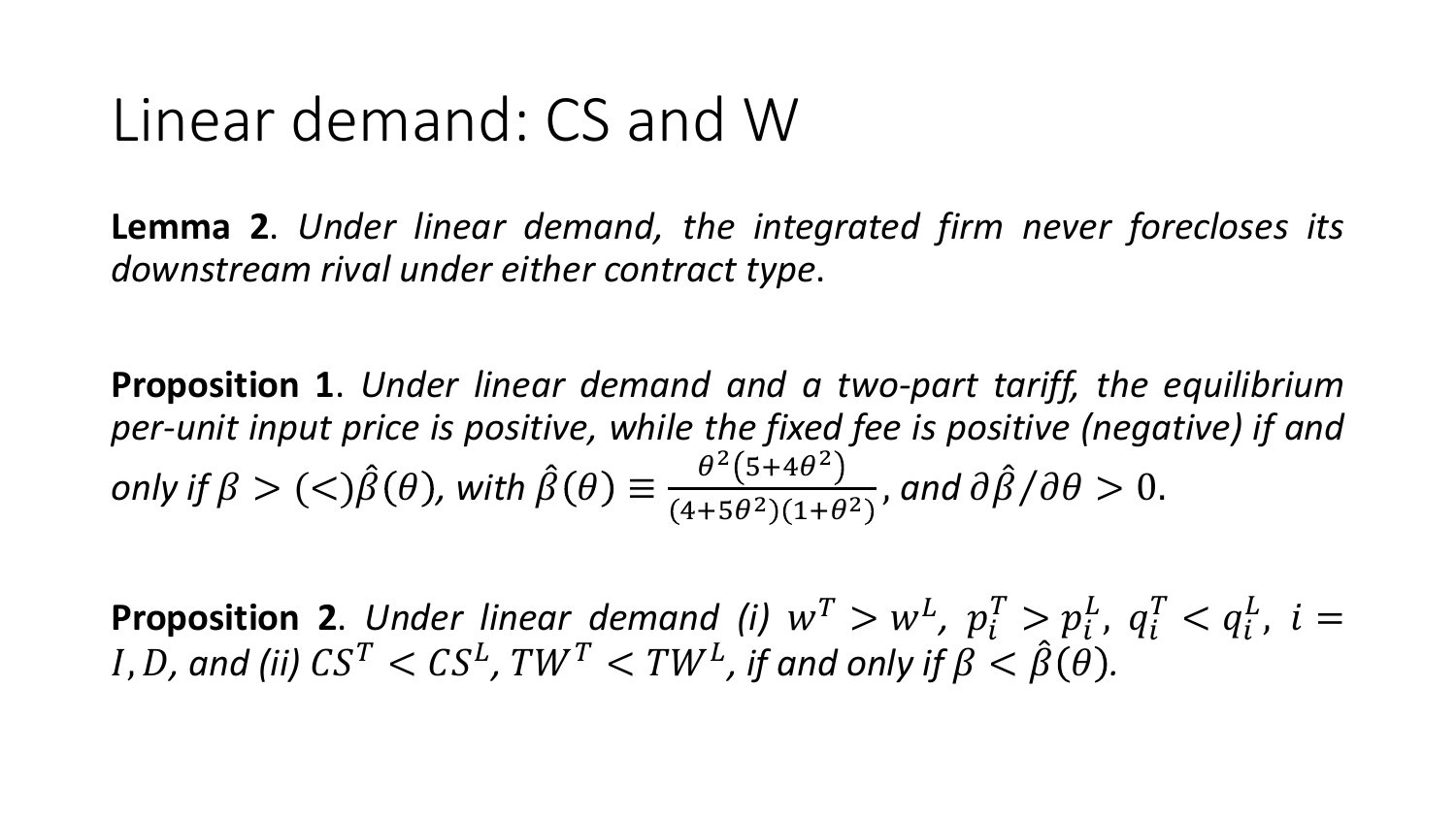# Linear demand: profits

**Proposition 3.** *Under linear demand:*

(i) for  $\beta > \hat{\beta}(\theta)$  we have  $\pi_I^T > \pi_I^L$ ,  $\pi_D^T < \pi_D^L$  and  $\pi_{ind}^T > \pi_{ind}^L$ (ii) for  $\beta < \hat{\beta}(\theta)$  we have  $\pi_I^T < \pi_I^L$  ,  $\pi_D^T > \pi_D^L$  and  $\pi_{ind}^T > \pi_{ind}^L$ .

- Proposition 3 reveals that the two firms have divergent preferences regarding the contract types.
- Industry profit is maximized under  $T$  but not under  $L$ .
- Nevertheless, besides the *size* of the 'pie' what also matters is the *distribution* of the pie.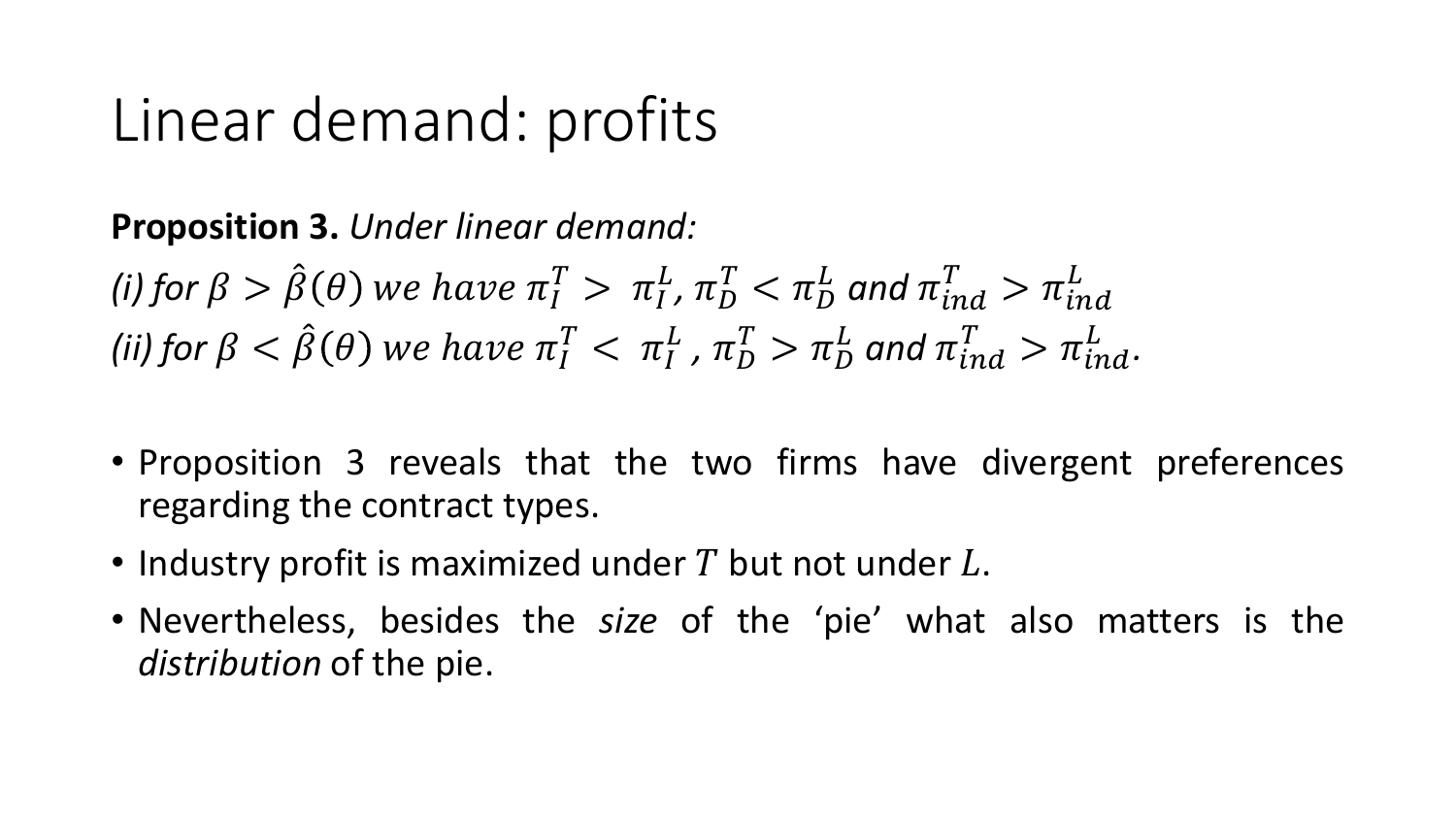# Linear demand: profits

• After evaluating each firm's share of the profits, we have that

$$
\frac{\pi_I^L}{\pi_{ind}^L} > \frac{\pi_I^T}{\pi_{ind}^T} \text{ iff } \beta < \hat{\beta}(\theta).
$$

• When  $\beta$  is relatively low and/or  $\theta$  is relatively high  $(\partial \hat{\beta}/\partial \theta > 0)$ , firm prefers the linear contract: a switch from a two-part tariff to a linear contract increases the slice of the pie that goes to firm  $I$  and compensates for the reduction in the size of the pie. Clearly, firm  $D$ prefers the two-part tariff since it can capture a larger share of the larger pie.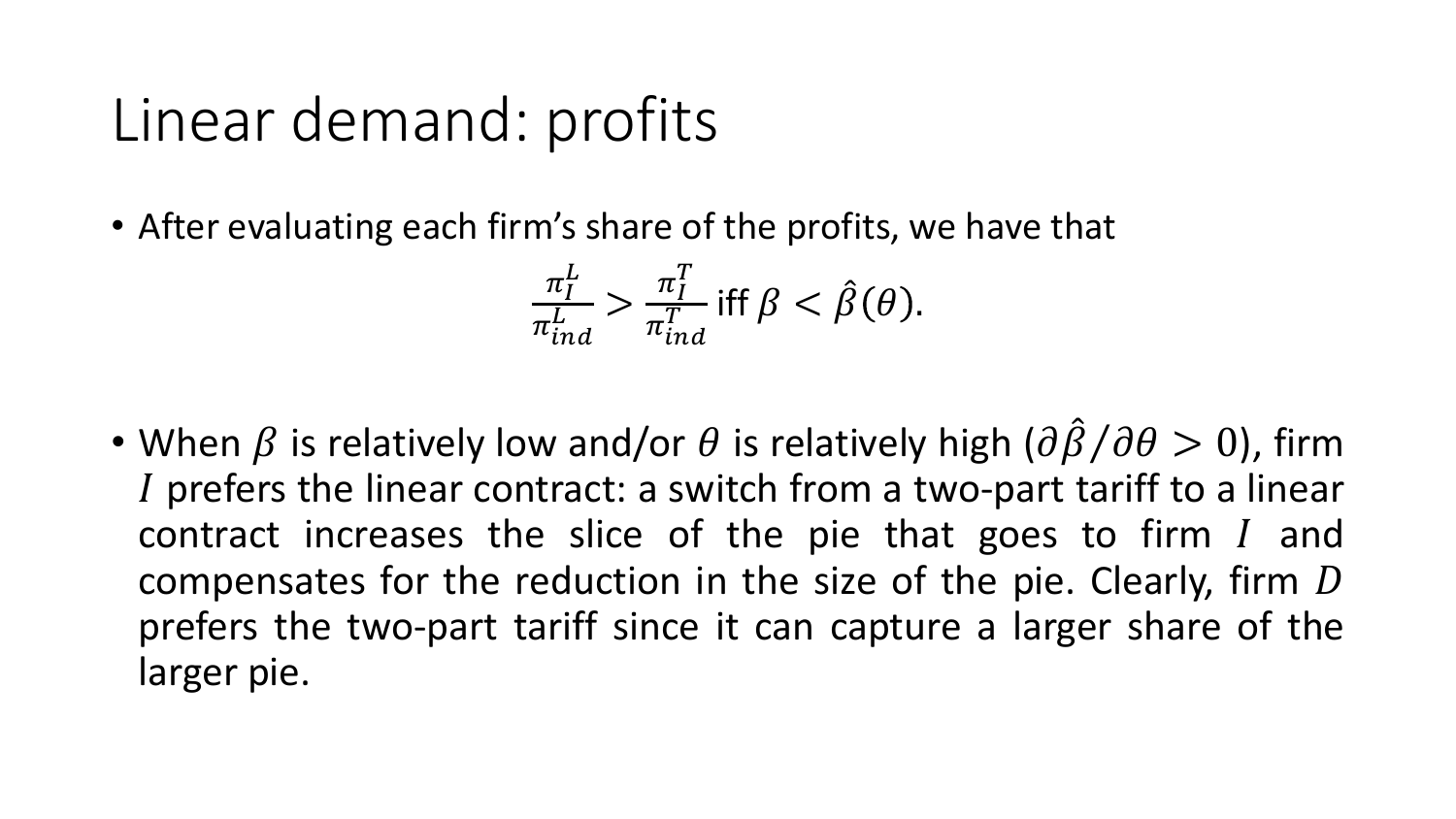# Linear demand

From Propositions 2 and 3, we immediately obtain the following.

**Corollary 1.** *The preferred contract type for firm I is always welfare superior, whereas the preferred contract type for firm D is always welfare inferior.*

Hence, the incentives of firm  $I$  and the society on which contract type should be employed are aligned.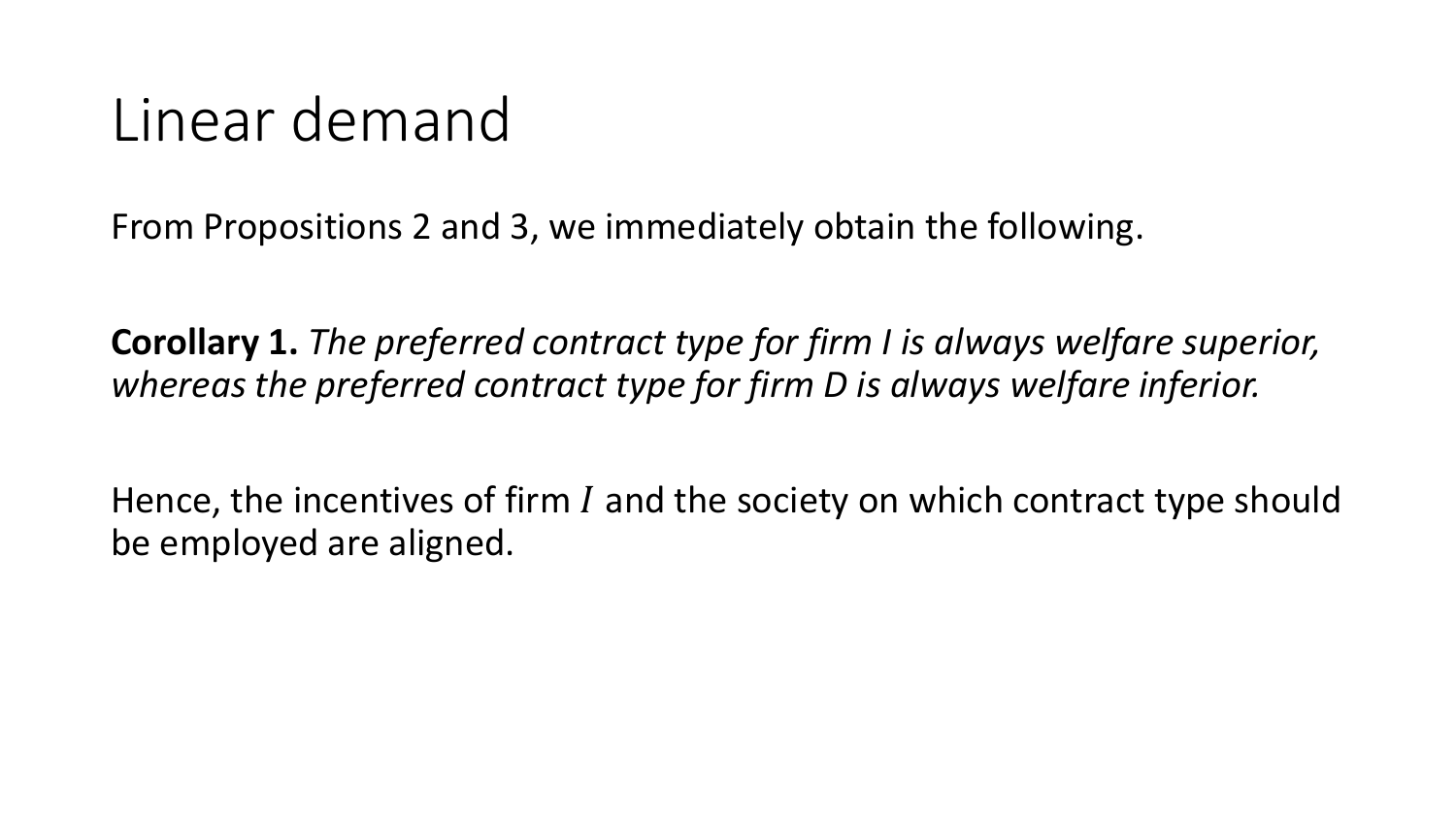• Each firm's (gross) profits as function of industry profits:

$$
\tilde{\pi}_I = \tilde{\pi}_{ind} + wq_D - p_D(q_I, q_D)q_D, \qquad \tilde{\pi}_D = \tilde{\pi}_{ind} - wq_D - p_I(q_I, q_D)q_I.
$$

• FOC wrt  $q_I$ :

$$
\frac{\partial \tilde{\pi}_{ind}}{\partial q_I} - q_D \frac{\partial p_D(q_I, q_D)}{\partial q_I} = 0
$$
\nhorizontal

\nexternality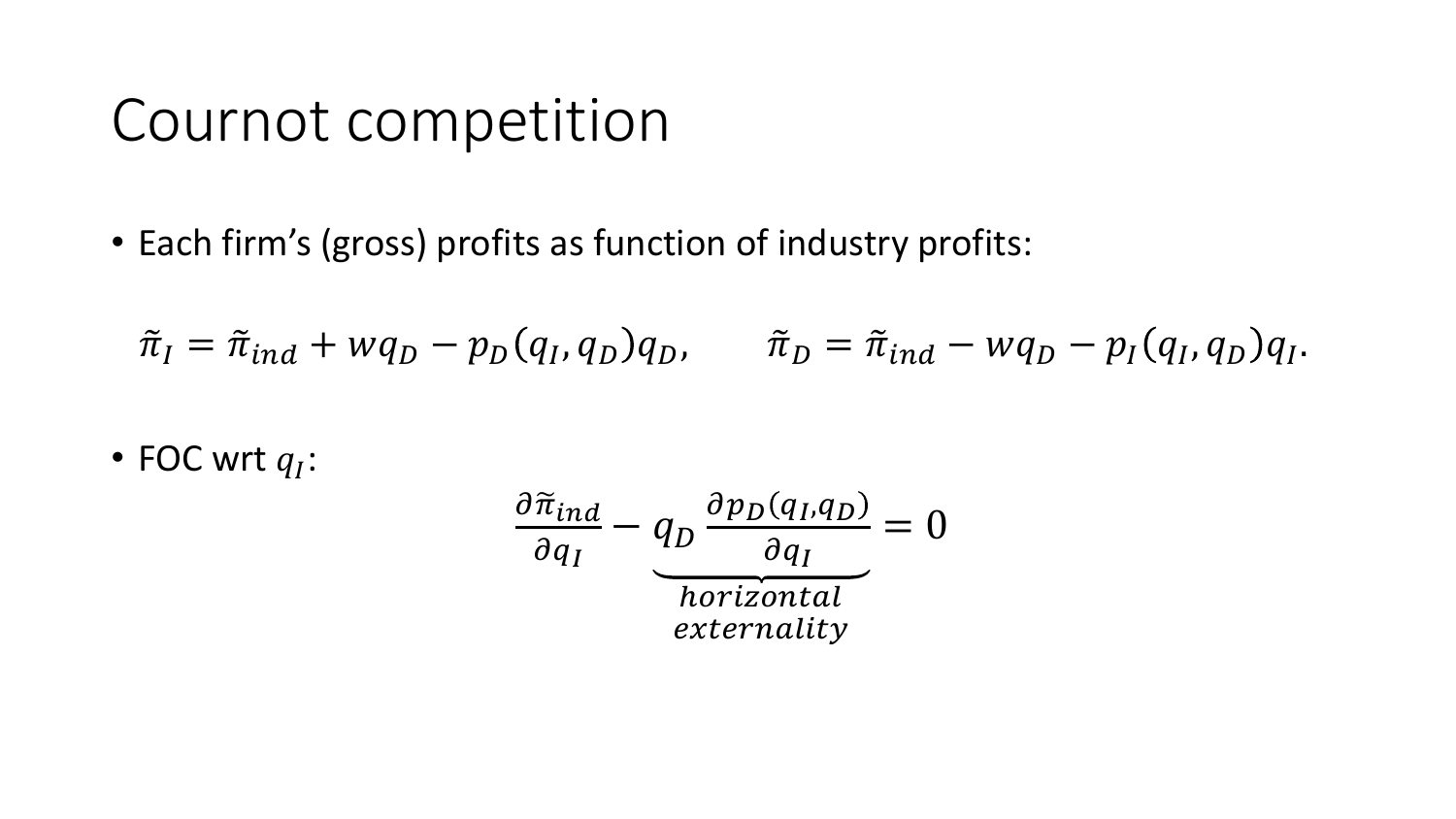- As is well-known, the accommodation effect present under Bertrand competition, is *not* present under Cournot competition: when firms set quantities rather than prices, the integrated firm takes the rival's output and hence the demand for its input as given, and consequently it does not perceive that variations in its own output will affect its upstream profit (e.g., Chen, 2001; Arya et al., 2008; Church, 2008).
- FOC wrt  $q_D$ :  $\partial{\tilde{\pi}}_{ind}$

$$
\frac{\partial \tilde{\pi}_{ind}}{\partial q_D} - \underbrace{w}_{vertical} - q_I \frac{\partial p_I(q_I, q_D)}{\partial q_D} = 0.
$$
\n
$$
\underbrace{v}_{externality} - \underbrace{q_I \frac{\partial p_I(q_I, q_D)}{\partial q_D}}_{externality} = 0.
$$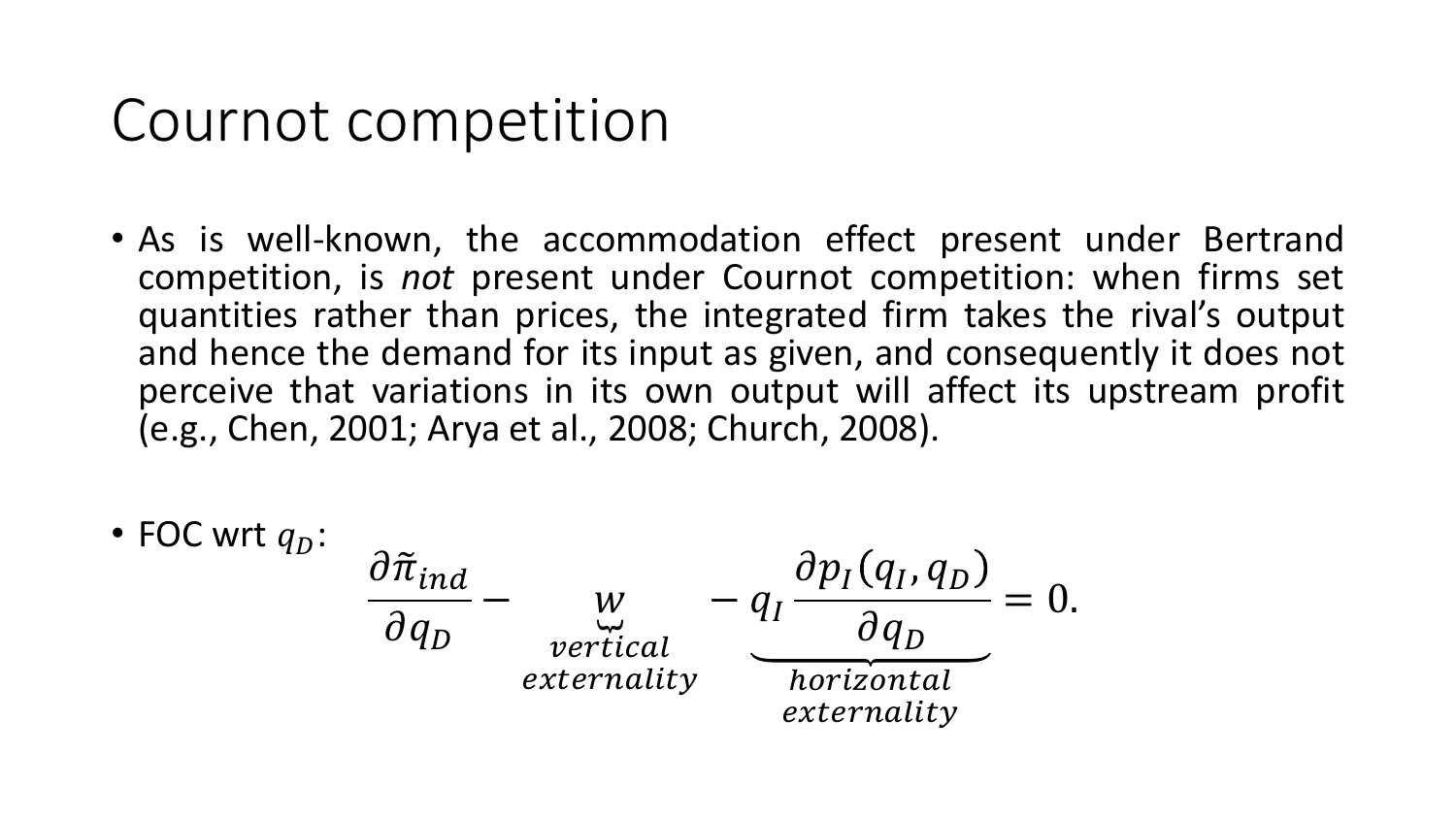Our main results crucially depend on the mode of downstream competition. Under downstream Cournot:

- (i) the per-unit input price is always lower, and consumer surplus and overall welfare are always higher under a two-part tariff than under a linear contract,
- (ii) with a two-part tariff, optimal gross (net of fixed fee) profits of the integrated firm are always lower than the integrated monopoly profit (its outside option) so that the optimal fixed fee is always positive,
- (iii) the integrated firm always prefers the two-part tariff,
- (iv) the independent downstream rival prefers the linear contract (two-part tariff) when it is rather weak (powerful) in negotiating contract terms, and hence the two firms' preferences over the contract type collide only when the downstream rival is rather weak in negotiating contract terms; when it is rather powerful, both firms are better off under the two-part tariff.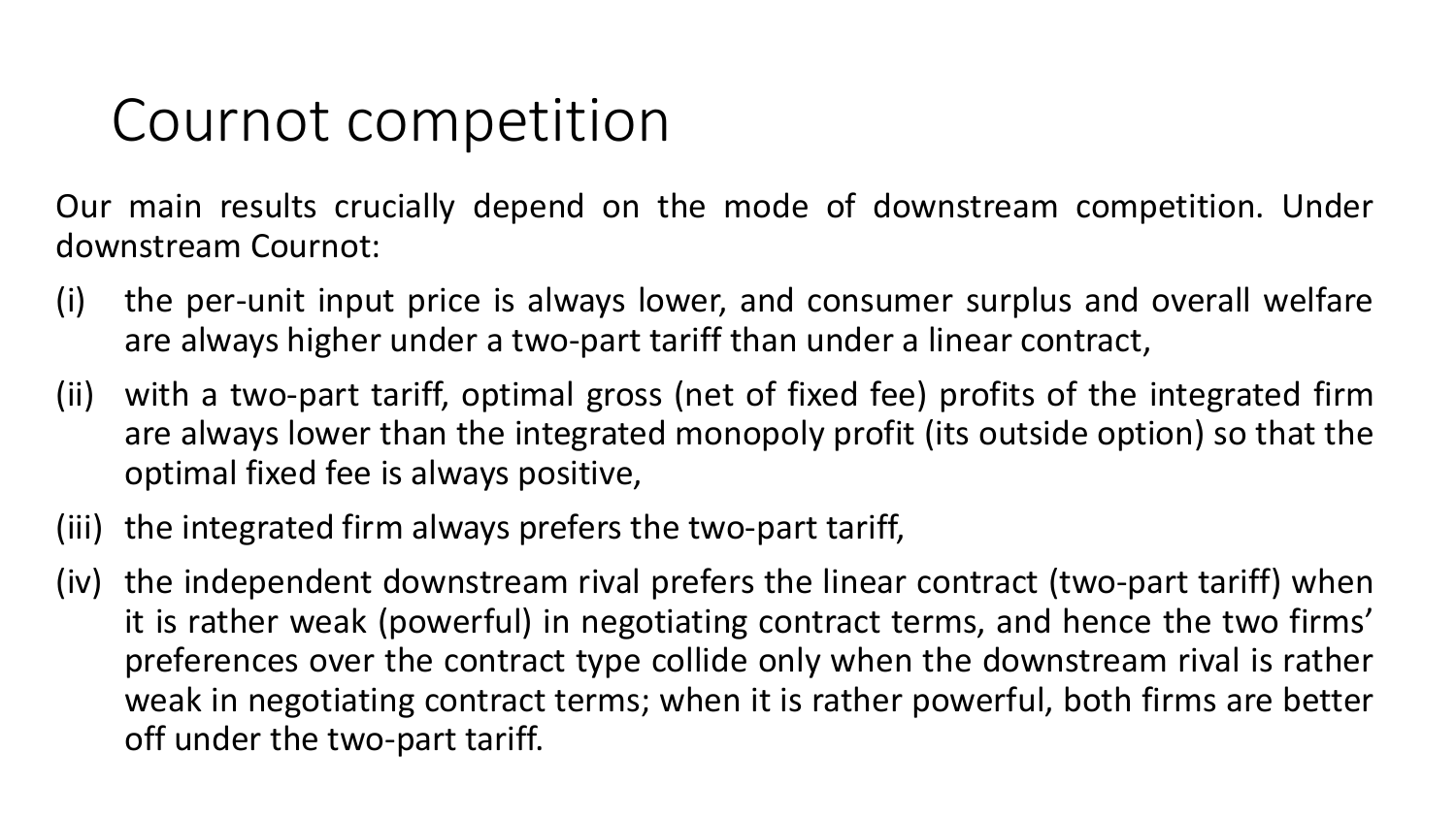• The fact that the accommodation effect is not present under downstream Cournot implies that the integrated firm does not perceive that variations in its own output will affect its upstream profit and, thus, a higher per-unit input price under two-part tariff cannot relax downstream competition too much (compared to Bertrand competition) so as to increase the profits of the integrated firm at that level that it can compensate D via a negative fixed fee.